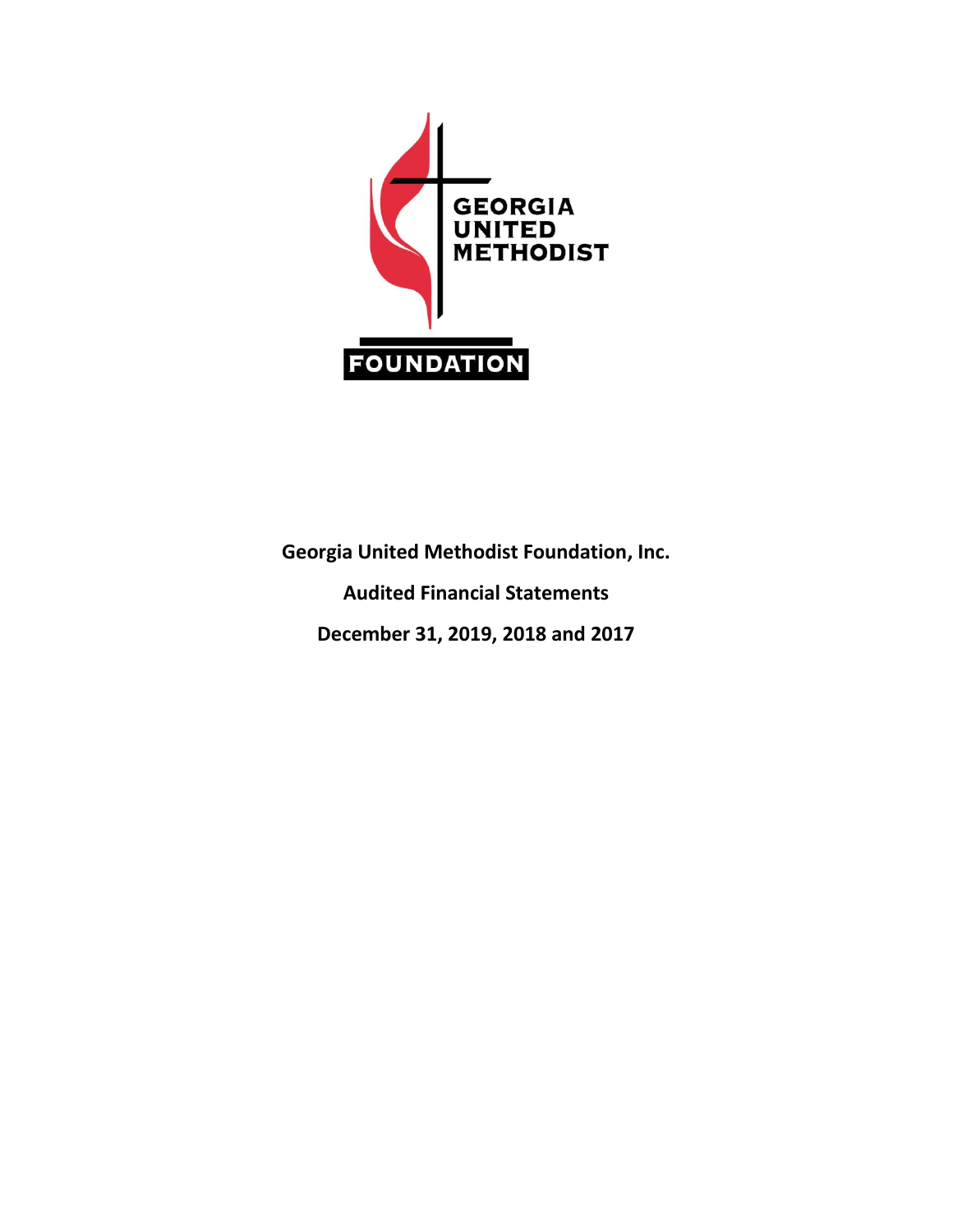# GEORGIA UNITED METHODIST FOUNDATION, INC.

# TABLE OF CONTENTS  $\frac{1}{2}$

|                                                                                         | Page           |
|-----------------------------------------------------------------------------------------|----------------|
| Independent Auditor's Report                                                            | -1             |
| Financial Statements:                                                                   |                |
| <b>Statements of Financial Position</b><br>as of December 31, 2019, 2018 and 2017       | 2              |
| <b>Statements of Activities</b><br>for the Years Ended December 31, 2019, 2018 and 2017 | $\overline{A}$ |
| <b>Statement of Functional Expenses</b><br>for the Year Ended December 31, 2019         | 6              |
| <b>Statement of Functional Expenses</b><br>for the Year Ended December 31, 2018         | 7              |
| <b>Statement of Functional Expenses</b><br>for the Year Ended December 31, 2017         | 8              |
| <b>Statements of Cash Flows</b><br>for the Years Ended December 31, 2019, 2018 and 2017 | 9              |
| Notes to Financial Statements                                                           | 11             |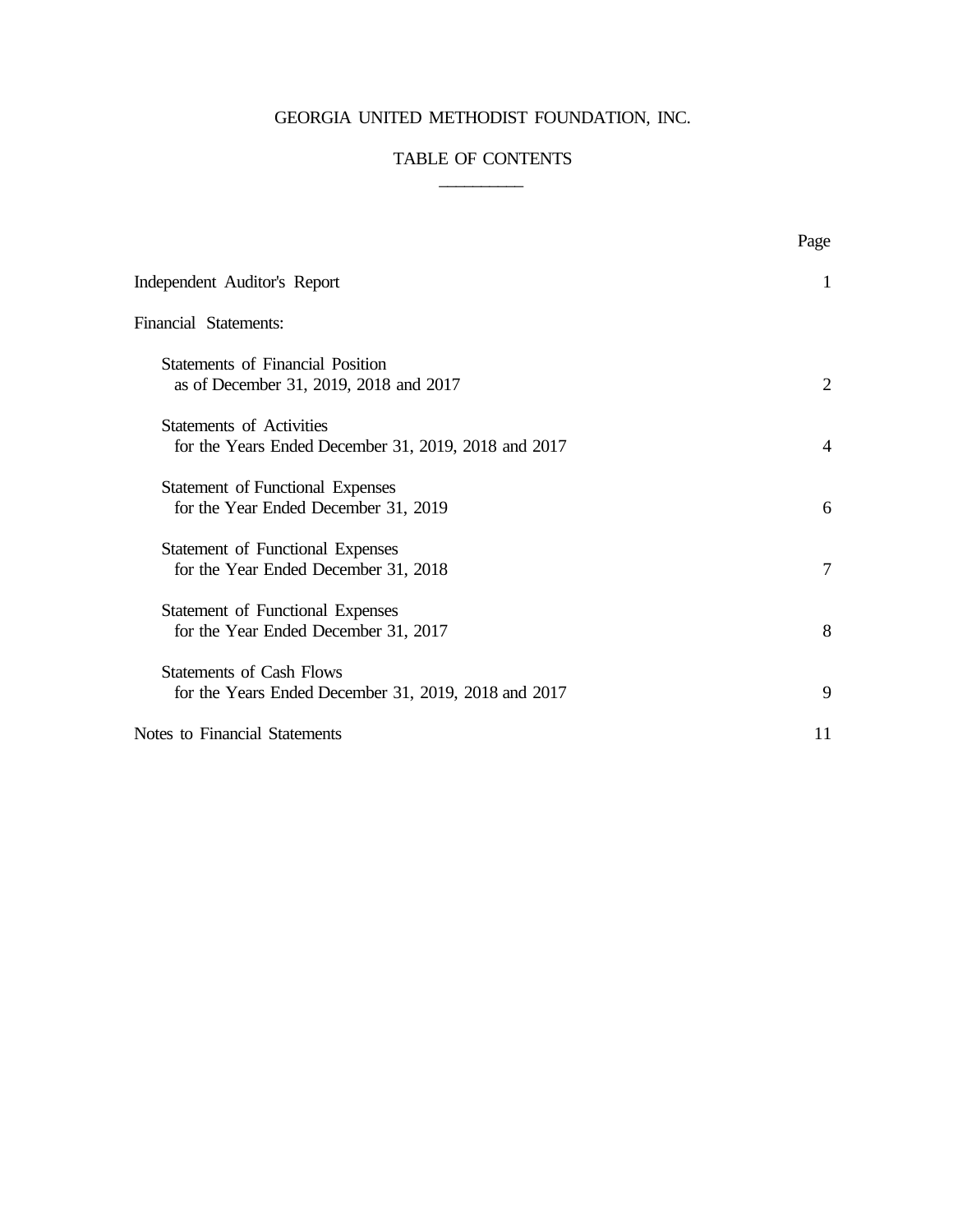

#### INDEPENDENT AUDITOR'S REPORT

To the Board of Trustees of Georgia United Methodist Foundation, Inc.:

#### **Report on the Financial Statements**

We have audited the accompanying financial statements of Georgia United Methodist Foundation, Inc. (a nonprofit organization), which comprise the statements of financial position as of December 31, 2019, 2018 and 2017, and the related statements of activities, functional expenses, and cash flows for the years then ended, and the related notes to the financial statements.

#### **Management's Responsibility for the Financial Statements**

Management is responsible for the preparation and fair presentation of these financial statements in accordance with accounting principles generally accepted in the United States of America; this includes the design, implementation, and maintenance of internal control relevant to the preparation and fair presentation of financial statements that are free from material misstatement, whether due to fraud or error.

#### **Auditor's Responsibility**

Our responsibility is to express an opinion on these financial statements based on our audits. We conducted our audits in accordance with auditing standards generally accepted in the United States of America. Those standards require that we plan and perform the audits to obtain reasonable assurance about whether the financial statements are free from material misstatement.

An audit involves performing procedures to obtain audit evidence about the amounts and disclosures in the financial statements. The procedures selected depend on the auditor's judgment, including the assessment of the risks of material misstatement of the financial statements, whether due to fraud or error. In making those risk assessments, the auditor considers internal control relevant to the entity's preparation and fair presentation of the financial statements in order to design audit procedures that are appropriate in the circumstances, but not for the purpose of expressing an opinion on the effectiveness of the entity's internal control. Accordingly, we express no such opinion. An audit also includes evaluating the appropriateness of accounting policies used and the reasonableness of significant accounting estimates made by management, as well as evaluating the overall presentat ion of the financial statements.

We believe that the audit evidence we have obtained is sufficient and appropriate to provide a basis for our audit opinion.

#### **Opinion**

In our opinion, the financial statements referred to above present fairly, in all material respects, the financial position of Georgia United Methodist Foundation, Inc., as of December 31, 2019, 2018 and 2017, and the changes in its net assets and its cash flows for the years then ended in accordance with accounting principles generally accepted in the United States of America.

Brooks, Medinnis & Company, LLC

Atlanta, Georgia May 21, 2020

> Two Premier Plaza • 5607 Glenridge Drive • Suite 650 • Atlanta, Georgia • 30342 T 404-531-4940 • F 404-531-4950 • www.brooksmcginnis.com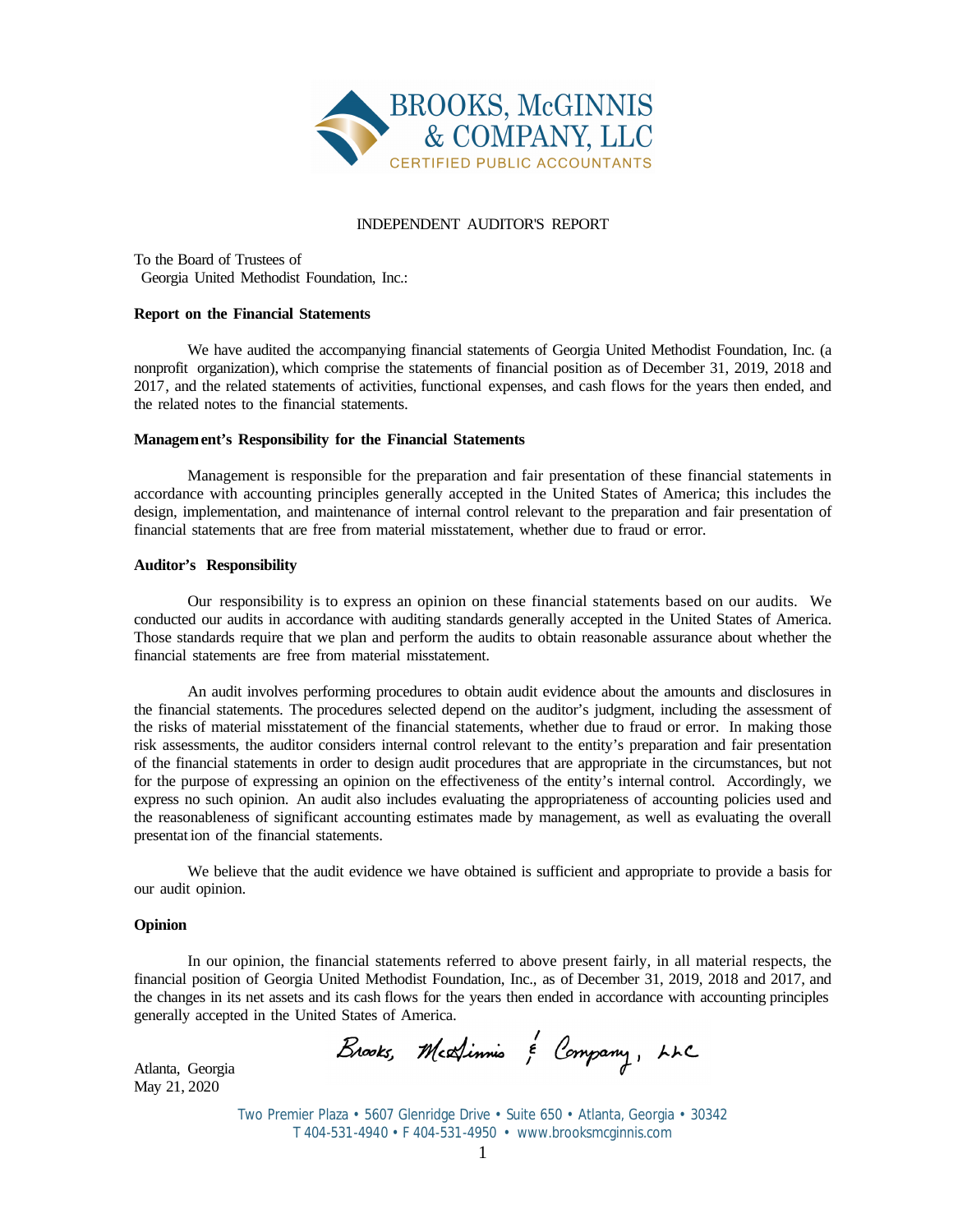# GEORGIA UNITED METHODIST FOUNDATION, INC. STATEMENTS OF FINANCIAL POSITION DECEMBER 31, 2019, 2018 AND 2017

\_\_\_\_\_\_\_\_\_\_

|                                                       |    | 2019        |              | 2018        |    | 2017        |
|-------------------------------------------------------|----|-------------|--------------|-------------|----|-------------|
| Assets:                                               |    |             |              |             |    |             |
| Cash and cash equivalents                             | \$ | 9,652,143   | $\mathbb{S}$ | 7,717,464   | \$ | 7,278,827   |
| Certificates of deposit                               |    | 2,359,473   |              | 2,814,153   |    | 4,995,124   |
| Accounts and interest receivable                      |    | 42,847      |              | 39,176      |    | 59,937      |
| Investments - Foundation                              |    | 10,731,562  |              | 9,148,754   |    | 10,132,234  |
| Investments - held for others                         |    | 132,450,694 |              | 105,872,178 |    | 105,358,609 |
| Less unsecured promissory notes payable issued by the |    |             |              |             |    |             |
| Foundation included in investments                    |    | (6,481,622) |              | (6,250,028) |    | (5,920,100) |
| Loans receivable, net                                 |    | 27,319,207  |              | 26,668,419  |    | 24,691,732  |
| Prepaid expenses and other assets                     |    | 21,186      |              | 18,256      |    | 17,779      |
| Cash surrender value of life insurance                |    | 163,775     |              | 152,304     |    | 152,304     |
| Property and equipment, net                           |    | 33,293      |              | 2,404       |    | 6,911       |
| Total assets                                          | S  | 176,292,558 | \$           | 146,183,080 | S  | 146,773,357 |

(Continued on next page.) The accompanying notes are an integral part of these financial statements.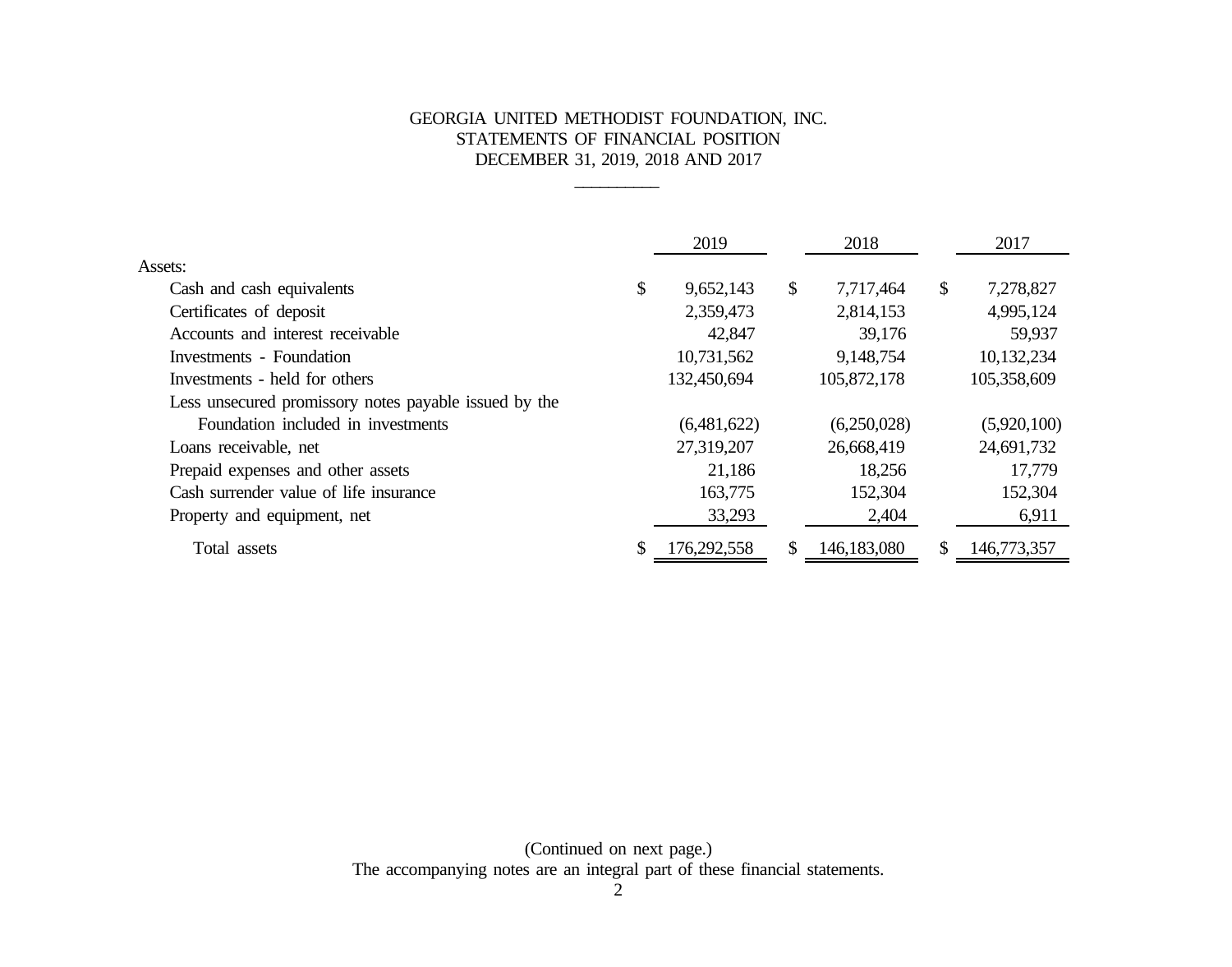## GEORGIA UNITED METHODIST FOUNDATION, INC. STATEMENTS OF FINANCIAL POSITION – CONTINUED DECEMBER 31, 2019, 2018 AND 2017

\_\_\_\_\_\_\_\_\_\_

|                                               | 2019              |              | 2018        |               | 2017        |
|-----------------------------------------------|-------------------|--------------|-------------|---------------|-------------|
| Liabilities:                                  |                   |              |             |               |             |
| Accounts payable and other liabilities        | \$<br>108,756     | $\mathbb{S}$ | 104,866     | $\mathbb{S}$  | 89,730      |
| Managed assets held for others                | 111,283,143       |              | 87,972,375  |               | 85,985,583  |
| Endowment funds held for others               | 19, 138, 741      |              | 16,097,477  |               | 17,138,353  |
| Charitable remainder trust and gift annuity   |                   |              |             |               |             |
| benefits payable                              | 642,235           |              | 664,727     |               | 852,999     |
| Charitable remainder trust and gift annuity   |                   |              |             |               |             |
| deferred benefits payable                     | 1,061,069         |              | 931,823     |               | 1,067,995   |
| Unsecured promissory notes payable            | 39,777,480        |              | 37,568,837  |               | 37,512,152  |
| Less unsecured promissory notes issued by the |                   |              |             |               |             |
| Foundation and included in investments        | (6,481,622)       |              | (6,250,028) |               | (5,920,100) |
| Total liabilities                             | 165,529,802       |              | 137,090,077 |               | 136,726,712 |
| Commitments and contingencies                 |                   |              |             |               |             |
| Net assets:                                   |                   |              |             |               |             |
| Without donor restrictions                    | 8,265,542         |              | 7,041,587   |               | 7,842,582   |
| With donor restrictions                       | 2,497,214         |              | 2,051,416   |               | 2,204,063   |
| Total net assets                              | 10,762,756        |              | 9,093,003   |               | 10,046,645  |
| Total liabilities and net assets              | \$<br>176,292,558 | S.           | 146,183,080 | $\mathcal{S}$ | 146,773,357 |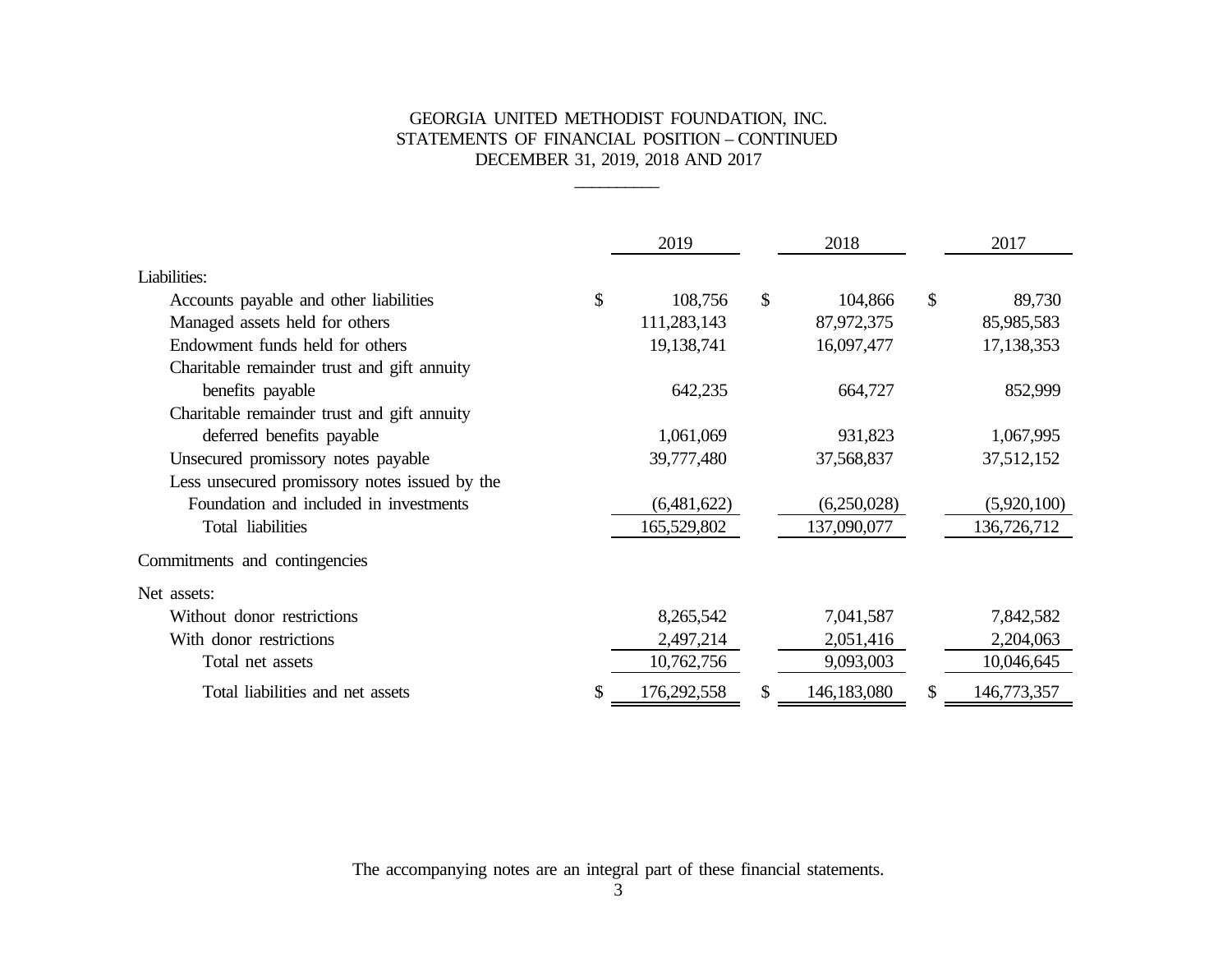# GEORGIA UNITED METHODIST FOUNDATION, INC. STATEMENTS OF ACTIVITIES FOR THE YEARS ENDED DECEMBER 31, 2019, 2018 AND 2017

\_\_\_\_\_\_\_\_\_\_

|                                                              | 2019          | 2018         |               | 2017      |
|--------------------------------------------------------------|---------------|--------------|---------------|-----------|
| Changes in net assets without donor restrictions:            |               |              |               |           |
| Revenues, gains and support:                                 |               |              |               |           |
| Contributions                                                | \$<br>129,574 | \$<br>36,122 | $\mathcal{S}$ | 27,900    |
| Asset management fees                                        | 456,503       | 432,191      |               | 401,357   |
| Interest income from loan program                            | 1,393,916     | 1,280,693    |               | 1,297,464 |
| Investment return (loss)                                     | 1,630,847     | (352, 137)   |               | 1,121,043 |
| Other                                                        | 15,475        | 1,144        |               | 7,277     |
|                                                              |               |              |               |           |
| Total revenues and gains without donor restrictions          | 3,626,315     | 1,398,013    |               | 2,855,041 |
| Net assets released from restrictions                        | 276,594       | 259,244      |               | 155,809   |
| Total revenues, gains and support without donor restrictions | 3,902,909     | 1,657,257    |               | 3,010,850 |
| Expenses:                                                    |               |              |               |           |
| Loans and certificates                                       | 1,335,088     | 1,128,950    |               | 1,133,962 |
| Investment management                                        | 684,590       | 671,137      |               | 588,946   |
| Planned giving and training                                  | 498,587       | 507,502      |               | 466,018   |
| Total program services                                       | 2,518,265     | 2,307,589    |               | 2,188,926 |
| General and administrative                                   | 160,689       | 150,663      |               | 149,790   |
| Total expenses                                               | 2,678,954     | 2,458,252    |               | 2,338,716 |
| Increase (decrease) in net assets without donor restrictions | 1,223,955     | (800, 995)   |               | 672,134   |

(Continued on next page.) The accompanying notes are an integral part of these financial statements.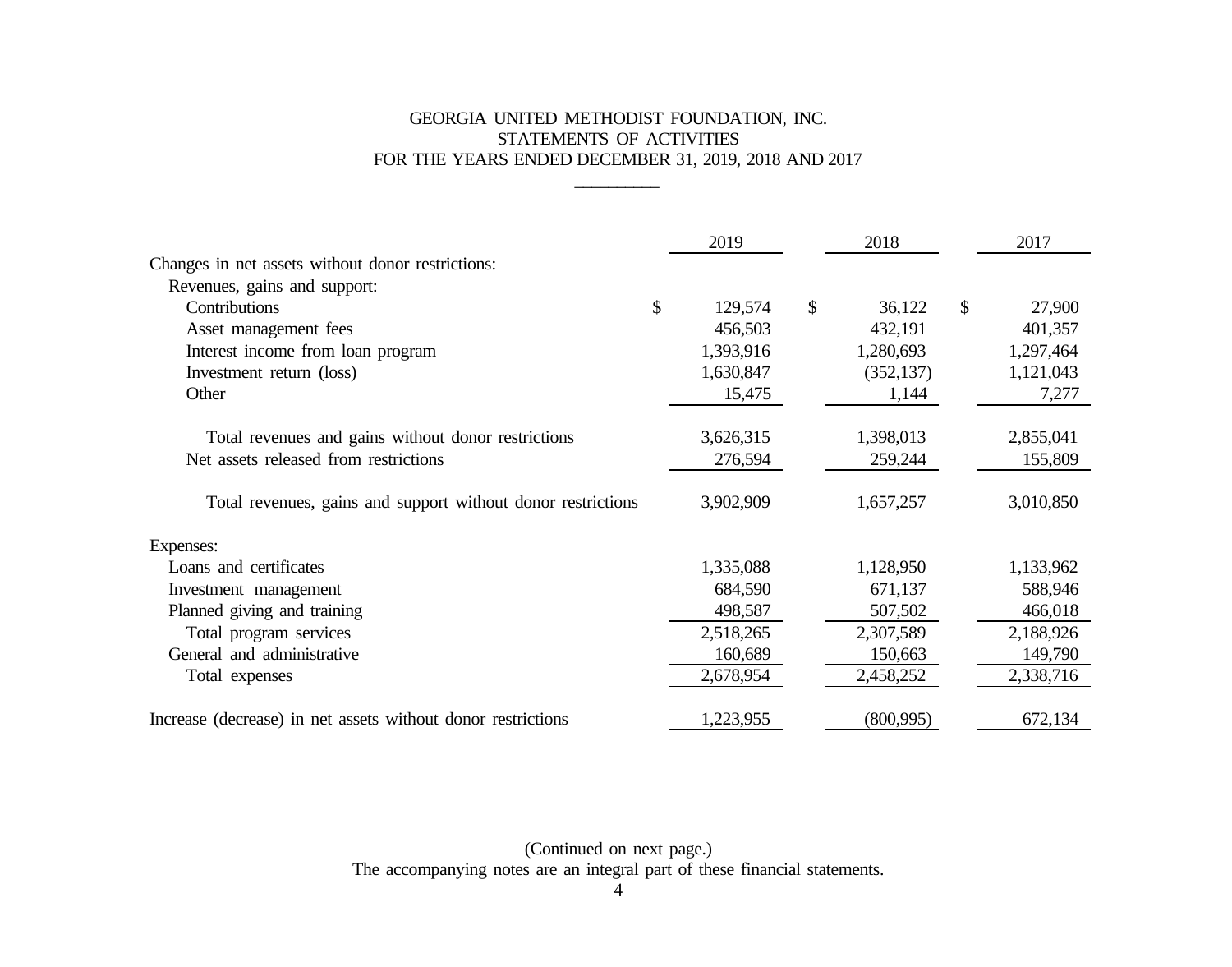# GEORGIA UNITED METHODIST FOUNDATION, INC. STATEMENTS OF ACTIVITIES – CONTINUED FOR THE YEARS ENDED DECEMBER 31, 2019, 2018 AND 2017

\_\_\_\_\_\_\_\_\_\_

|                                                           | 2019             |   | 2018       |               | 2017       |
|-----------------------------------------------------------|------------------|---|------------|---------------|------------|
| Changes in net assets with donor restrictions:            |                  |   |            |               |            |
| Contributions                                             | 249,812          |   | 286,976    |               | 143,408    |
| Investment return (loss)                                  | 352,851          |   | (72, 476)  |               | 219,796    |
| Change in value of split interest agreements              | 119,729          |   | (107,903)  |               | (27, 426)  |
| Net assets released from restrictions                     | (276, 594)       |   | (259, 244) |               | (155,809)  |
| Increase (decrease) in net assets with donor restrictions | 445,798          |   | (152, 647) |               | 179,969    |
| Increase (decrease) in net assets                         | 1,669,753        |   | (953, 642) |               | 852,103    |
| Net assets at beginning of year                           | 9,093,003        |   | 10,046,645 |               | 9,194,542  |
| Net assets at end of year                                 | \$<br>10,762,756 | S | 9,093,003  | <sup>\$</sup> | 10,046,645 |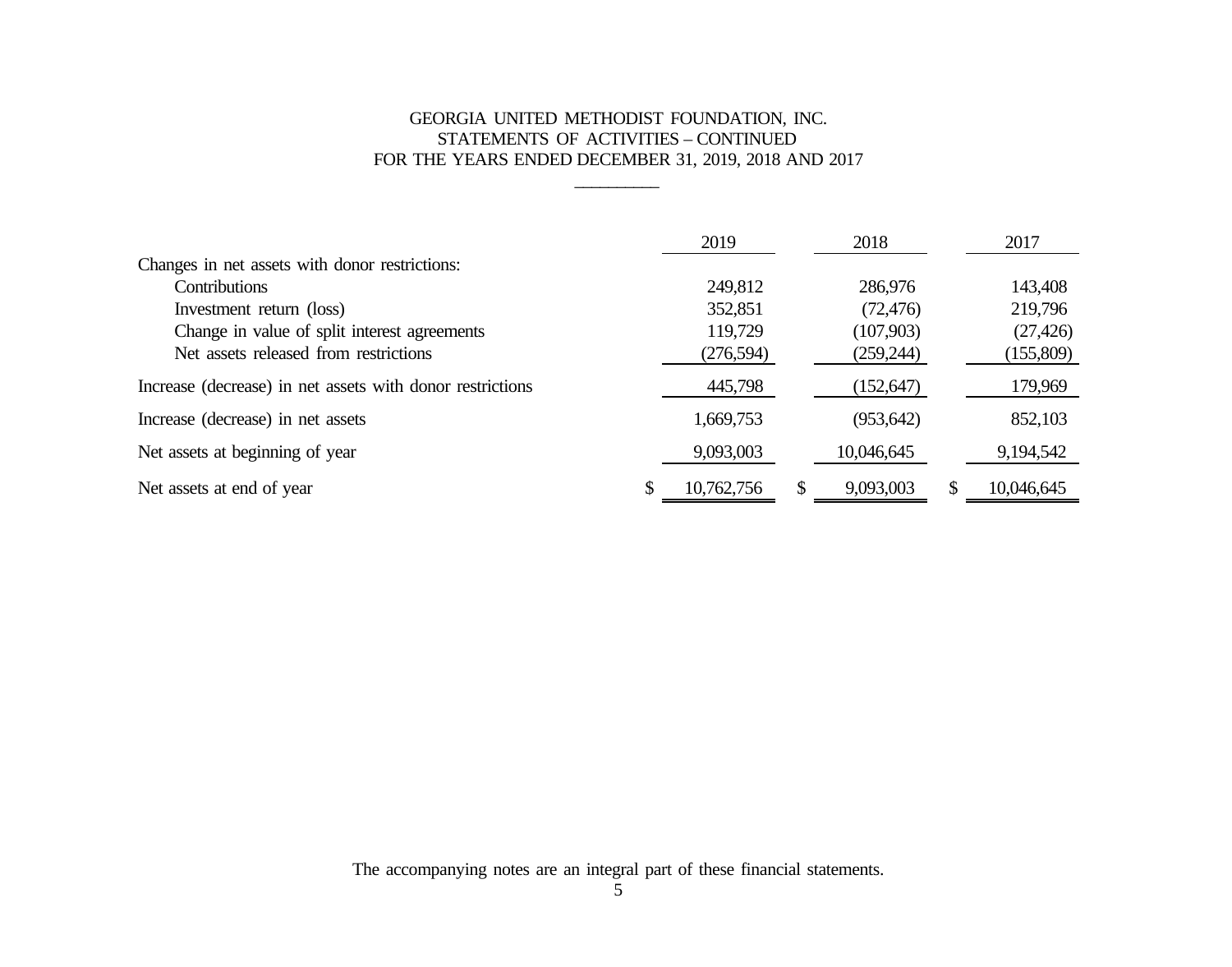# GEORGIA UNITED METHODIST FOUNDATION, INC. STATEMENT OF FUNCTIONAL EXPENSES FOR THE YEAR ENDED DECEMBER 31, 2019

\_\_\_\_\_\_\_\_\_\_

|                              | Loans and       |               | Investment | Planned Giving |              | Total     |               | General   |              |           |
|------------------------------|-----------------|---------------|------------|----------------|--------------|-----------|---------------|-----------|--------------|-----------|
|                              | Certificates    |               | Management | and Training   |              | Program   |               | and Admin |              | Total     |
| Salaries and wages           | \$<br>187,306   | $\mathcal{S}$ | 260,614    | \$<br>324,047  | $\mathbb{S}$ | 771,967   | $\mathcal{S}$ | 65,178    | \$           | 837,145   |
| Payroll taxes and benefits   | 39,854          |               | 53,058     | 110,917        |              | 203,829   |               | 11,863    |              | 215,692   |
| Total payroll expense        | 227,160         |               | 313,672    | 434,964        |              | 975,796   |               | 77,041    |              | 1,052,837 |
| Interest expense             | 903,797         |               |            |                |              | 903,797   |               | 163       |              | 903,960   |
| Grants to beneficiaries      |                 |               | 269,984    |                |              | 269,984   |               |           |              | 269,984   |
| Professional fees            | 29,416          |               |            | 5,000          |              | 34,416    |               | 33,206    |              | 67,622    |
| Rent                         | 17,780          |               | 18,019     | 13,373         |              | 49,172    |               | 11,693    |              | 60,865    |
| Marketing and publicity      | 5,394           |               | 7,228      | 9,870          |              | 22,492    |               | 1,780     |              | 24,272    |
| Travel and meetings          | 1,395           |               | 1,778      | 10,537         |              | 13,710    |               | 22,019    |              | 35,729    |
| Computer and data processing | 7,213           |               | 52,700     | 5,093          |              | 65,006    |               | 4,067     |              | 69,073    |
| Office expense               | 5,219           |               | 6,850      | 8,936          |              | 21,005    |               | 1,850     |              | 22,855    |
| <b>Insurance</b>             | 7,788           |               | 7,788      | 5,192          |              | 20,768    |               | 5,193     |              | 25,961    |
| Loan loss provision          | 125,820         |               |            |                |              | 125,820   |               |           |              | 125,820   |
| Other expense                | 130             |               | 260        | 910            |              | 1,300     |               | 1,258     |              | 2,558     |
| Depreciation                 | 483             |               | 484        | 322            |              | 1,289     |               | 322       |              | 1,611     |
| Telephone                    | 1,161           |               | 1,235      | 2,200          |              | 4,596     |               | 725       |              | 5,321     |
| Repairs and maintenance      | 1,783           |               | 1,783      | 1,189          |              | 4,755     |               | 1,189     |              | 5,944     |
| Dues and subscriptions       | 549             |               | 733        | 1,001          |              | 2,283     |               | 183       |              | 2,466     |
| Fees                         |                 |               | 2,076      |                |              | 2,076     |               |           |              | 2,076     |
| Total expenses               | \$<br>1,335,088 | \$            | 684,590    | \$<br>498,587  | \$           | 2,518,265 | \$            | 160,689   | $\mathbb{S}$ | 2,678,954 |
| Percentage of total expenses | 49%             |               | 26%        | 19%            |              | 94%       |               | 6%        |              | 100%      |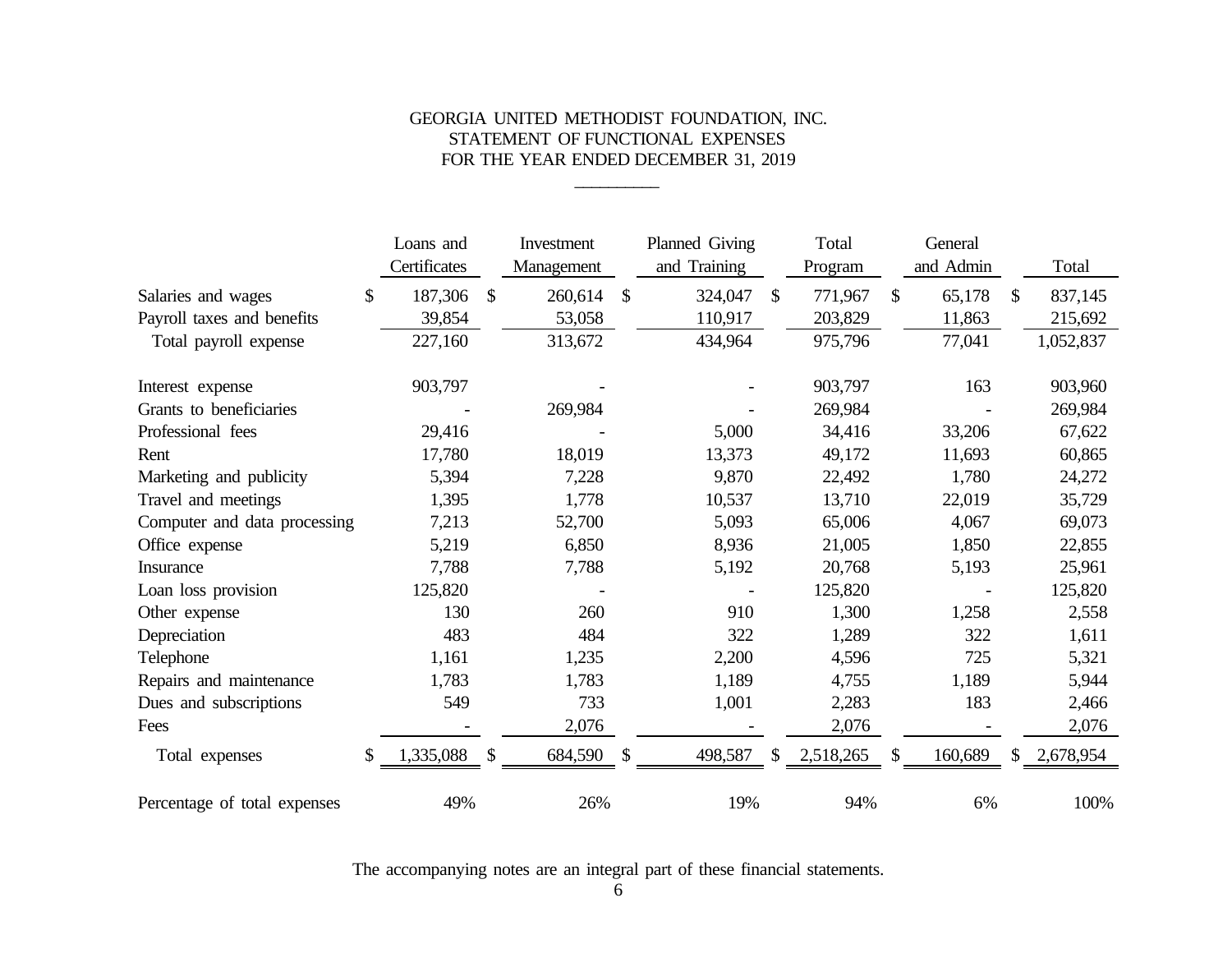# GEORGIA UNITED METHODIST FOUNDATION, INC. STATEMENT OF FUNCTIONAL EXPENSES FOR THE YEAR ENDED DECEMBER 31, 2018

\_\_\_\_\_\_\_\_\_\_

|                              | Loans and<br>Certificates |               | Investment<br>Management | Planned Giving<br>and Training | Total<br>Program | General<br>and Admin | Total     |
|------------------------------|---------------------------|---------------|--------------------------|--------------------------------|------------------|----------------------|-----------|
| Salaries and wages           | \$<br>186,228             | $\mathcal{S}$ | 247,601 \$               | 311,232 \$                     | 745,061 \$       | $62,265$ \$          | 807,326   |
| Payroll taxes and benefits   | 35,987                    |               | 49,812                   | 105,307                        | 191,106          | 11,081               | 202,187   |
| Total payroll expense        | 222,215                   |               | 297,413                  | 416,539                        | 936,167          | 73,346               | 1,009,513 |
| Interest expense             | 826,273                   |               |                          |                                | 826,273          | 24                   | 826,297   |
| Grants to beneficiaries      |                           |               | 263,599                  |                                | 263,599          |                      | 263,599   |
| Professional fees            | 25,871                    |               |                          | 9,800                          | 35,671           | 29,625               | 65,296    |
| Rent                         | 17,331                    |               | 17,552                   | 12,948                         | 47,831           | 11,408               | 59,239    |
| Marketing and publicity      | 9,297                     |               | 12,418                   | 16,705                         | 38,420           | 3,088                | 41,508    |
| Travel and meetings          | 1,568                     |               | 1,971                    | 23,268                         | 26,807           | 18,244               | 45,051    |
| Computer and data processing | 7,920                     |               | 54,965                   | 4,681                          | 67,566           | 3,861                | 71,427    |
| Office expense               | 6,841                     |               | 8,989                    | 12,752                         | 28,582           | 2,347                | 30,929    |
| Insurance                    | 6,746                     |               | 6,746                    | 4,497                          | 17,989           | 4,497                | 22,486    |
| Loan loss provision          | 52                        |               |                          |                                | 52               |                      | 52        |
| Other expense                |                           |               |                          | 1,287                          | 1,287            | 926                  | 2,213     |
| Depreciation                 | 1,352                     |               | 1,352                    | 902                            | 3,606            | 901                  | 4,507     |
| Telephone                    | 1,104                     |               | 1,144                    | 2,065                          | 4,313            | 707                  | 5,020     |
| Repairs and maintenance      | 1,957                     |               | 1,957                    | 1,305                          | 5,219            | 1,304                | 6,523     |
| Dues and subscriptions       | 423                       |               | 565                      | 753                            | 1,741            | 141                  | 1,882     |
| Fees                         |                           |               | 2,466                    |                                | 2,466            | 244                  | 2,710     |
| Total expenses               | \$<br>1,128,950 \$        |               | 671,137 \$               | 507,502 \$                     | 2,307,589 \$     | 150,663 \$           | 2,458,252 |
| Percentage of total expenses | 46%                       |               | 27%                      | 21%                            | 94%              | 6%                   | 100%      |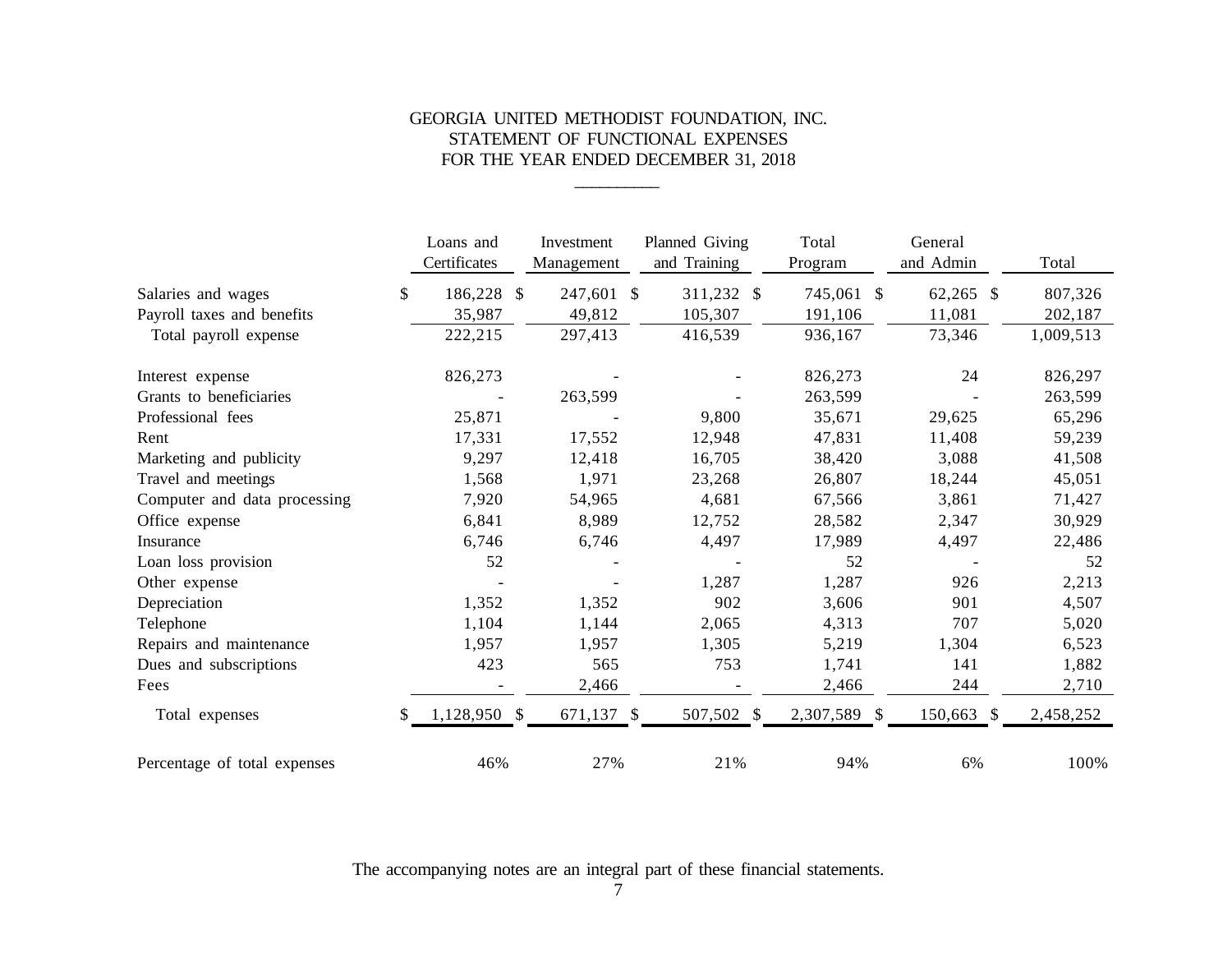# GEORGIA UNITED METHODIST FOUNDATION, INC. STATEMENT OF FUNCTIONAL EXPENSES FOR THE YEAR ENDED DECEMBER 31, 2017

\_\_\_\_\_\_\_\_\_\_

|                              | Loans and<br>Certificates | Investment<br>Management   | Planned Giving<br>and Training | Total<br>Program | General<br>and Admin | Total     |
|------------------------------|---------------------------|----------------------------|--------------------------------|------------------|----------------------|-----------|
| Salaries and wages           | \$<br>197,023             | 240,439 \$<br>$\mathbb{S}$ | 300,536 \$                     | 737,998 \$       | 59,281 \$            | 797,279   |
| Payroll taxes and benefits   | 47,130                    | 48,459                     | 98,986                         | 194,575          | 10,409               | 204,984   |
| Total payroll expense        | 244,153                   | 288,898                    | 399,522                        | 932,573          | 69,690               | 1,002,263 |
| Interest expense             | 782,230                   |                            |                                | 782,230          | 15                   | 782,245   |
| Grants to beneficiaries      |                           | 219,395                    |                                | 219,395          |                      | 219,395   |
| Professional fees            | 31,438                    |                            |                                | 31,438           | 27,752               | 59,190    |
| Rent                         | 17,006                    | 17,005                     | 11,337                         | 45,348           | 11,337               | 56,685    |
| Marketing and publicity      | 12,450                    | 15,222                     | 19,003                         | 46,675           | 3,730                | 50,405    |
| Travel and meetings          | 1,429                     | 2,250                      | 9,062                          | 12,741           | 21,231               | 33,972    |
| Computer and data processing | 6,789                     | 13,477                     | 5,045                          | 25,311           | 3,800                | 29,111    |
| Office expense               | 7,130                     | 8,283                      | 10,568                         | 25,981           | 2,114                | 28,095    |
| Insurance                    | 7,908                     | 7,908                      | 5,271                          | 21,087           | 5,272                | 26,359    |
| Loan loss provision          | 18,000                    |                            |                                | 18,000           |                      | 18,000    |
| Other expense                | 42                        | 8,533                      |                                | 8,575            | 1,589                | 10,164    |
| Depreciation                 | 2,023                     | 2,024                      | 1,349                          | 5,396            | 1,349                | 6,745     |
| Telephone                    | 1,165                     | 1,309                      | 2,842                          | 5,316            | 681                  | 5,997     |
| Repairs and maintenance      | 1,556                     | 1,556                      | 1,038                          | 4,150            | 1,038                | 5,188     |
| Dues and subscriptions       | 643                       | 786                        | 981                            | 2,410            | 192                  | 2,602     |
| Fees                         |                           | 2,300                      |                                | 2,300            |                      | 2,300     |
| Total expenses               | \$<br>1,133,962 \$        | 588,946 \$                 | 466,018 \$                     | 2,188,926 \$     | 149,790 \$           | 2,338,716 |
| Percentage of total expenses | 49%                       | 25%                        | 20%                            | 94%              | 6%                   | 100%      |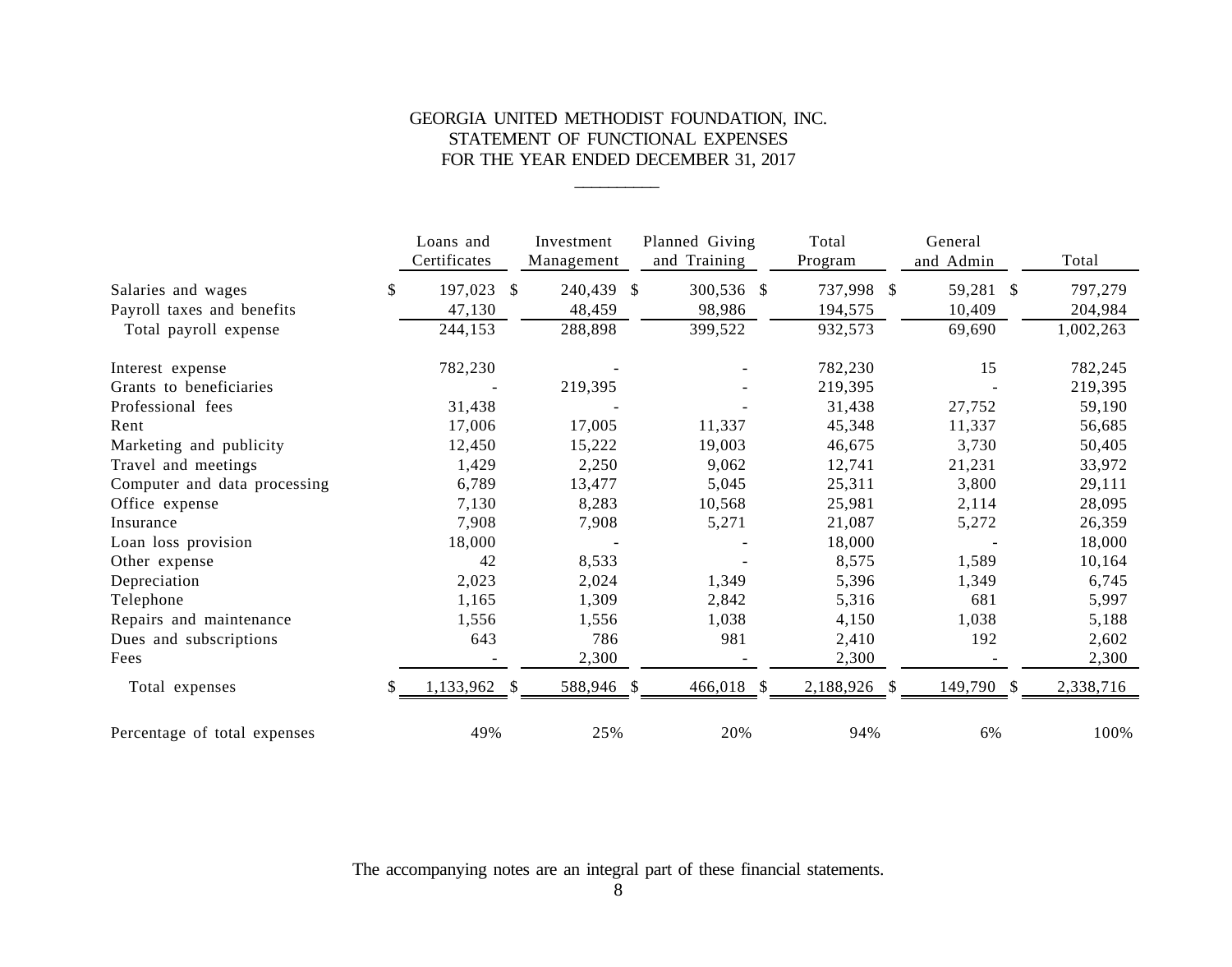# GEORGIA UNITED METHODIST FOUNDATION, INC. STATEMENTS OF CASH FLOWS FOR THE YEARS ENDED DECEMBER 31, 2019, 2018 AND 2017

\_\_\_\_\_\_\_\_\_\_

|                                                                | 2019            | 2018             |              | 2017        |
|----------------------------------------------------------------|-----------------|------------------|--------------|-------------|
| Cash flows from operating activities:                          |                 |                  |              |             |
| Increase (decrease) in net assets                              | \$<br>1,669,753 | \$<br>(953, 642) | $\mathbb{S}$ | 852,103     |
| Adjustments to reconcile increase (decrease) in net            |                 |                  |              |             |
| assets to net cash provided by (used in) operating activities: |                 |                  |              |             |
| Depreciation                                                   | 1,611           | 4,507            |              | 6,745       |
| Provision for loan losses                                      | 125,820         |                  |              | 18,000      |
| Change in value of split interest agreements                   | (119,730)       | 107,903          |              | 8,688       |
| Realized and unrealized (gain) loss on investments             | (1,975,906)     | 414,563          |              | (1,256,260) |
| Investment funds appropriated                                  |                 |                  |              |             |
| for expenditure                                                | 457,971         | 577,490          |              | 336,922     |
| Changes in assets and liabilities:                             |                 |                  |              |             |
| (Increase) decrease in:                                        |                 |                  |              |             |
| Receivables                                                    | (3,671)         | 20,761           |              | (13,261)    |
| Prepaid expenses and other assets                              | (2,930)         | (477)            |              | 13,728      |
| Cash surrender value of life insurance                         | (11,471)        |                  |              | (6,403)     |
| Increase in:                                                   |                 |                  |              |             |
| Accounts payable and other liabilities                         | 3,890           | 15,136           |              | 24,599      |
| Total adjustments                                              | (1,524,416)     | 1,139,883        |              | (867, 242)  |
| Net cash provided by (used in) operating activities            | 145,337         | 186,241          |              | (15, 139)   |

(Continued on next page.) The accompanying notes are an integral part of these financial statements.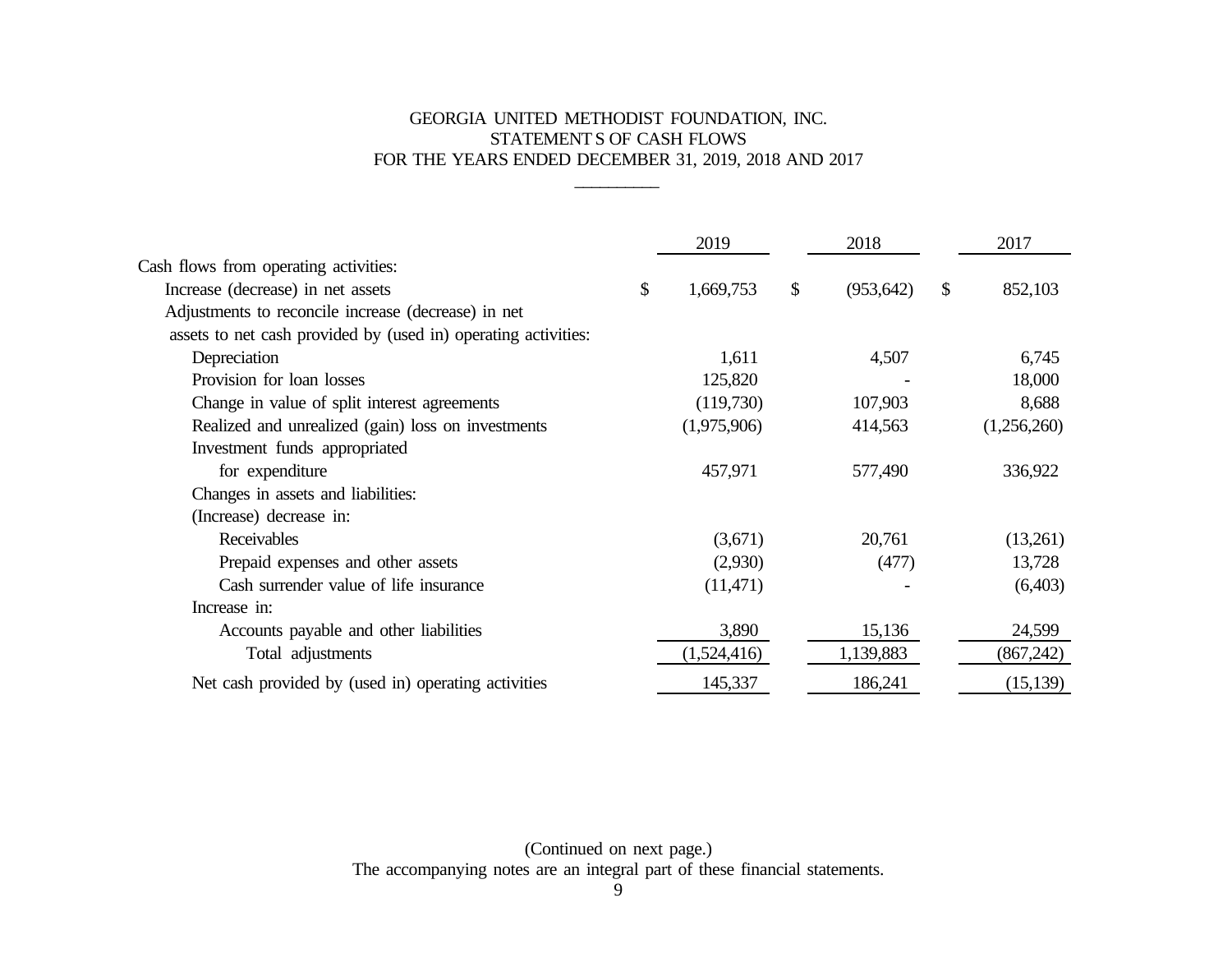# GEORGIA UNITED METHODIST FOUNDATION, INC. STATEMENTS OF CASH FLOWS – CONTINUED FOR THE YEARS ENDED DECEMBER 31, 2019, 2018 AND 2017

\_\_\_\_\_\_\_\_\_\_

|                                                     |    | 2019        |   | 2018        |    | 2017         |
|-----------------------------------------------------|----|-------------|---|-------------|----|--------------|
| Cash flows from investing activities:               |    |             |   |             |    |              |
| Purchase of property and equipment                  |    | (32,500)    |   |             |    | (3,761)      |
| Purchase of investments                             |    | (617, 476)  |   | (716, 170)  |    | (10,318,962) |
| Proceeds from the sale of investments               |    | 1,010,574   |   | 1,285,087   |    | 10,640,310   |
| Investment funds appropriated for expenditure       |    | (457, 971)  |   | (577, 490)  |    | (336, 922)   |
| Net sale (purchase) of certificates of deposit      |    | 454,680     |   | 2,180,971   |    | (830, 161)   |
| New mortgage loans made to churches                 |    | (4,882,152) |   | (6,102,201) |    | (4,260,066)  |
| Repayments made on principal                        |    | 5,634,403   |   | 4,517,121   |    | 7,765,607    |
| Net cash provided by investing activities           |    | 1,109,558   |   | 587,318     |    | 2,656,045    |
| Cash flows from financing activities:               |    |             |   |             |    |              |
| Proceeds from unsecured promissory notes payable    |    | 7,087,497   |   | 4,390,781   |    | 4,875,201    |
| Repayment of unsecured promissory notes payable     |    | (4,878,854) |   | (4,334,096) |    | (3,022,940)  |
| Loan participations, net                            |    | (1,528,859) |   | (391,607)   |    | 147,869      |
| Net cash provided by (used in) financing activities |    | 679,784     |   | (334, 922)  |    | 2,000,130    |
| Net increase in cash and cash equivalents           |    | 1,934,679   |   | 438,637     |    | 4,641,036    |
| Cash and cash equivalents at beginning of year      |    | 7,717,464   |   | 7,278,827   |    | 2,637,791    |
| Cash and cash equivalents at end of year            | S  | 9,652,143   | S | 7,717,464   | S  | 7,278,827    |
| Supplemental disclosure of cash flow information:   |    |             |   |             |    |              |
| Interest paid on development program certificates   | \$ | 908,907     | S | 816,861     | \$ | 786,569      |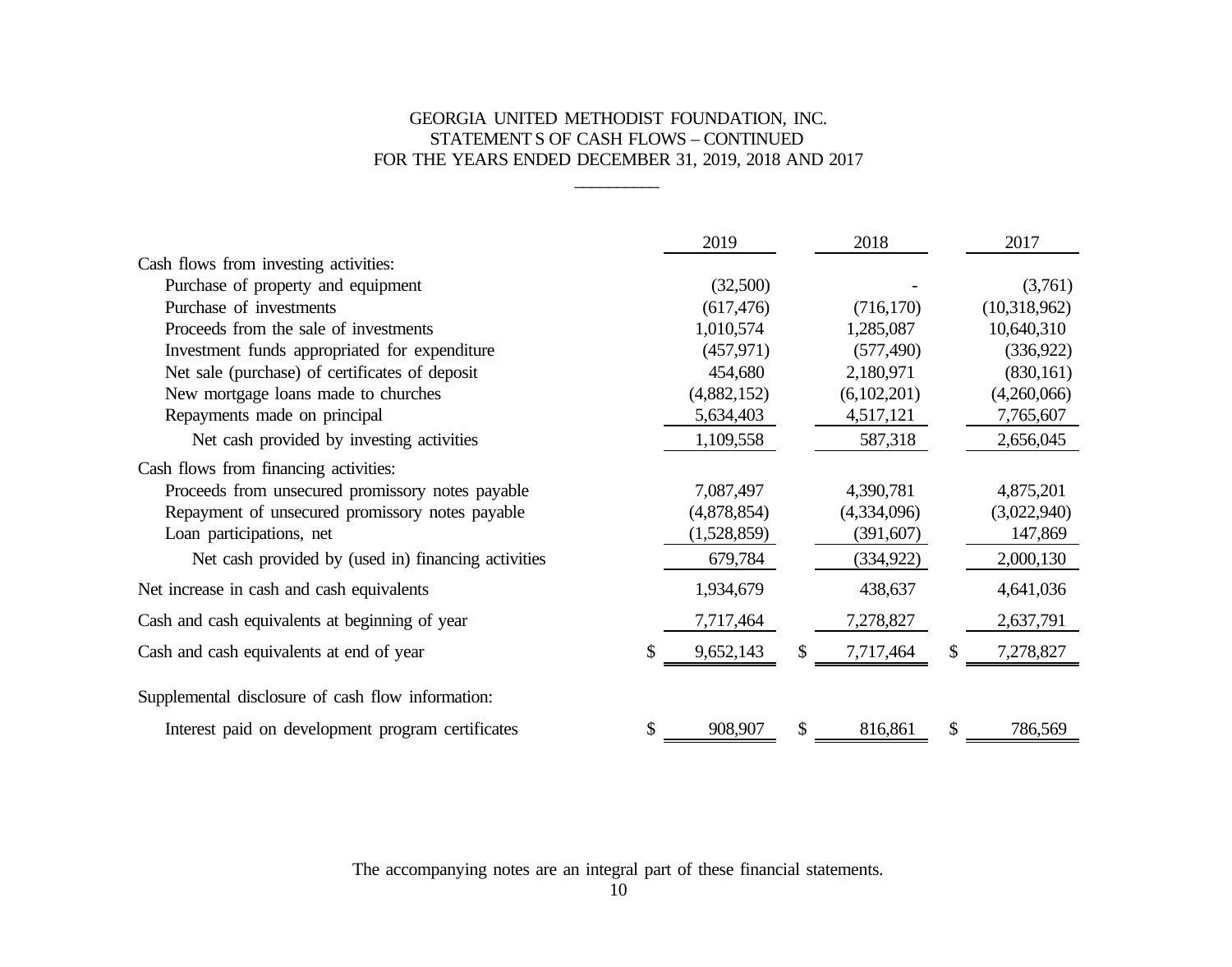\_\_\_\_\_\_\_\_\_\_

## 1. Nature of Organization and Significant Accounting Policies

## Nature of Operations

The Georgia United Methodist Foundation, Inc. (the "Foundation") is a religious, not-for-profit corporation providing services to the North and South Georgia Annual Conferences of the United Methodist Church and other organizations or entities that share either current or historical common bonds and connections with the United Methodist Church or that are controlled by or are associated with the United Methodist Church, or affiliated with the general church, and from individual residents of the State of Georgia. The Foundation manages investment funds; accepts and manages gifts for planned giving, endowments, and account holders; and provides loans and stewardship services to the above referenced groups of United Methodist and related entities.

# Basis of Accounting and Presentation

The Foundation prepares its financial statements in accordance with accounting principles generally accepted in the United States ("GAAP"). This basis of accounting involves the application of accrual accounting; consequently, revenues and gains are recognized when earned, and expenses and losses are recognized when incurred.

To recognize limitations and restrictions placed on the use of resources available to the Foundation , resources are classified for accounting and financial reporting purposes into two categories established according to their nature and purposes. The net assets of the Foundation are reported in two categories as follows:

- Net assets without donor restrictions are resources not subject to donor-imposed restrictions or law.
- Net assets with donor restrictions are resources whose use by the Foundation is limited by  $\bullet$ donor-imposed restrictions that either expire by the passage of time, can be fulfilled by actions of the Foundation , or require the corpus to be maintained in perpetuity.

## Revenue Recognition

Contributions (including unconditional promises to give, i.e. pledges or private grants) are recognized as revenue in the year they are received or pledged, with allowances provided for pledges estimated to be uncollectible. Conditional pledges or private grants are not included as support until the conditions are substantially met.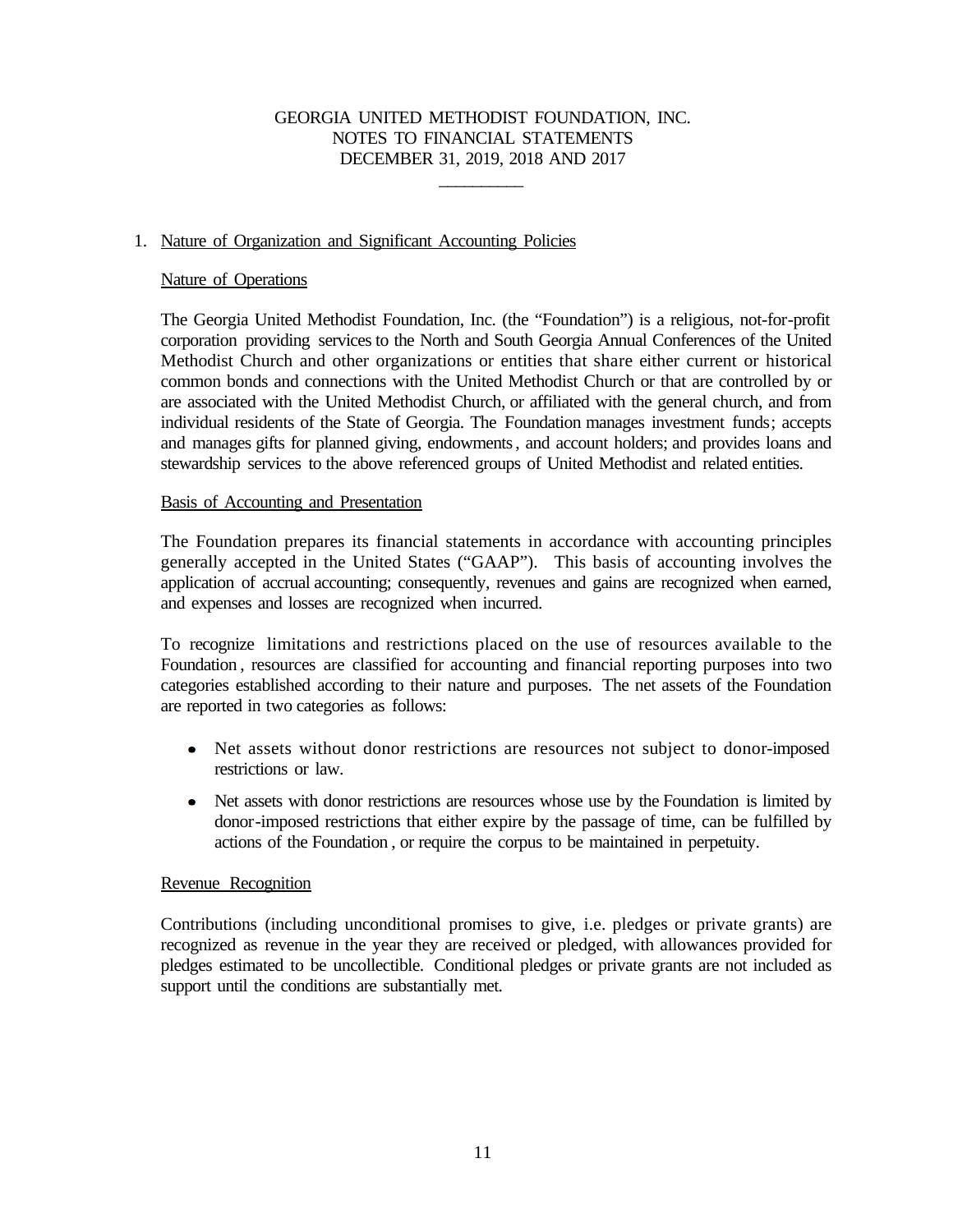\_\_\_\_\_\_\_\_\_\_

## 1. Nature of Organization and Significant Accounting Policies – Continued

### Revenue Recognition – Continued

The Foundation recognizes contributions as support with donor restrictions if they are received with donor imposed restrictions that limit the use of the donated assets. When a donor-imposed restriction is met or the passage of time expires, net assets with donor restrictions are reclassified to net assets without donor restrictions and presented in the accompanying statements of activities as net assets released from restrictions. Donated land, buildings, and equipment are recognized as support without donor restrictions unless explicit donor stipulations specify how the donated assets must be used

The Foundation has contracts with customers for investment management services in which it earns asset management fees. The Foundation recognizes asset management revenue over time as services are rendered. Revenue is based on a percentage of the market value of the assets under management. Fees are deducted from the customer's account one billing period in arrears based on the prior period's assets under management. The Foundation's contracts with customers do not contain terms that require significant judgement to determine the amount of revenue to recognize. At December 31, 2019, the Foundation does not have any material contract assets, liabilities, or other receivables recorded related to contracts from customers.

## Donated Services

The Foundation records contributed services if the services received create or enhance long-lived assets or require specialized skills, are provided by individuals possessing those skills, and would typically need to be purchased if not provided by donation. Contributions for donated consulting services of \$9,800 for the year ended December 31, 2018 are recorded in the statements of activities.

A number of unpaid volunteers, including those serving in the capacity of Board members, have made significant contributions of their time in the furtherance of the Foundation's programs. The value of this contributed time is not reflected in these financial statements since it does not meet the above recognition criteria.

#### Donated Assets

Donated real estate and marketable securities acquired by gift are recorded at fair market value on the date of the donation.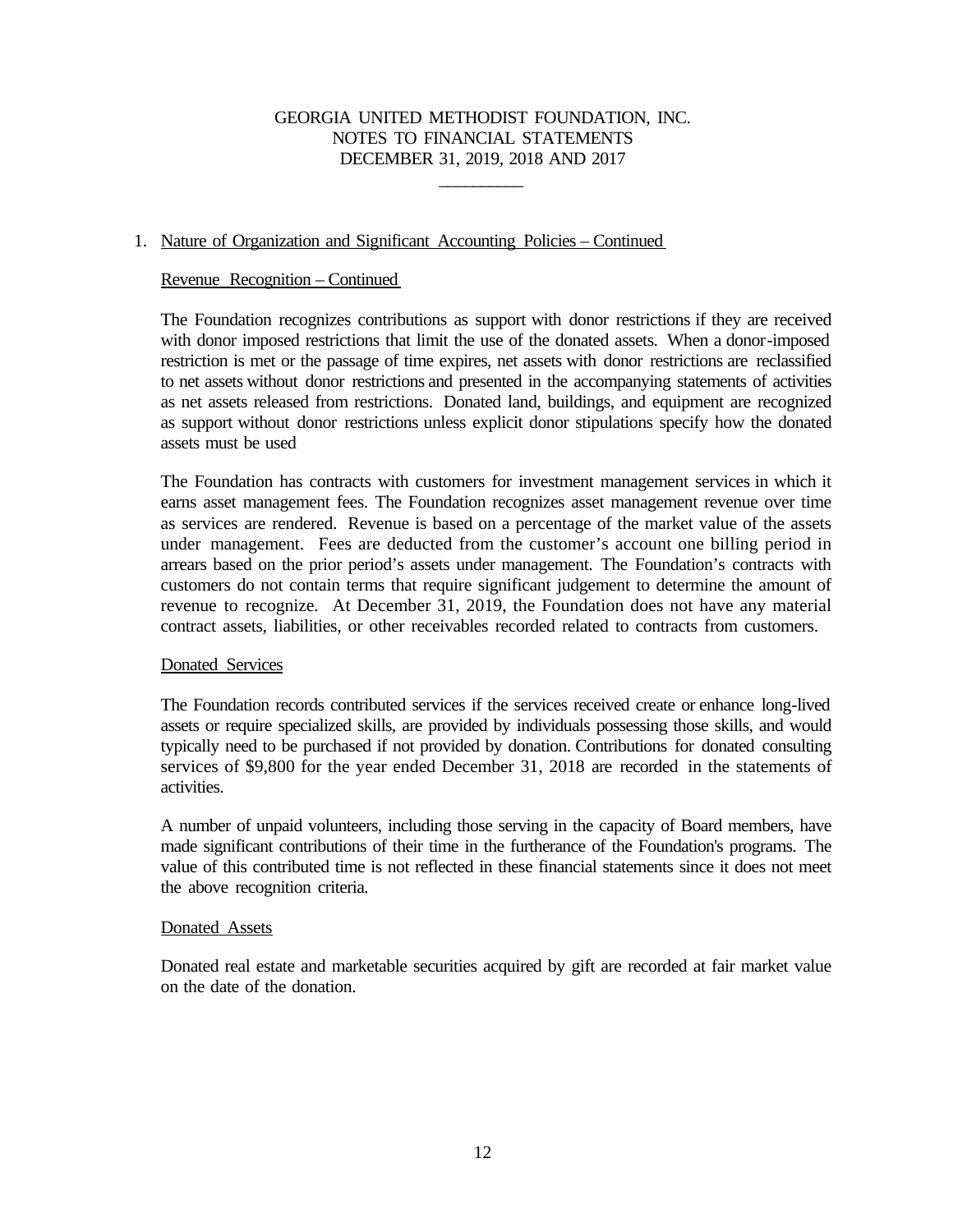\_\_\_\_\_\_\_\_\_\_

## 1. Nature of Organization and Significant Accounting Policies – Continued

## Cash and Cash Equivalents

For purposes of the statement of cash flows, the Foundation considers all cash investments and highly liquid investments to be cash equivalents except money market funds included in the investment portfolio, which are included in investments.

### Liquidity Reserve

The Foundation maintains a Liquidity Reserve of liquid or near liquid assets to ensure that it can meet its obligations in relation to the Private Placement Deposit Certificates outstanding. The Foundation intends to maintain sufficient liquidity to meet normal interest payments as they accrue and to repay principal amounts on outstanding certificates as they are presently projected to mature. The reserve amount shall not be less than ten percent (10%) of the first \$1,000,000 in certificates outstanding, and five percent (5%) of any certificate amounts outstanding in excess of \$1,000,000. The reserve amount is calculated each month and the level of the reserve is adjusted the following month, as appropriate.

#### Investments

The Foundation records investments, including managed funds held for others, at fair value based on quoted market prices or other valuation methods. Gains or losses from investments are reflected in the statements of activities.

## Loans and Interest Receivable

The Foundation extends loans to United Methodist churches in the North and South Georgia Annual Conferences and related entities. Term loans are for periods of five years to twenty years, with an interest rate reset every five years. Construction loans are generally for periods of up to one year, with fixed interest rates. The loans receivable are generally secured by property, plant, and equipment of the borrower and bear interest at various rates.

Loans are stated at the amount of unpaid principal less a valuation allowance for possible loan losses. Interest income on loans, except those classified as nonaccrual, is based upon the outstanding principal amounts using the effective yield method.

## Nonaccrual Loans

The accrual of interest on impaired loans is discontinued when, in management's opinion, the borrower may be unable to meet payments as they become due. When interest accrual is discontinued, all unpaid interest is reversed against interest income. Interest income is subsequently recognized only to the extent cash payments are received.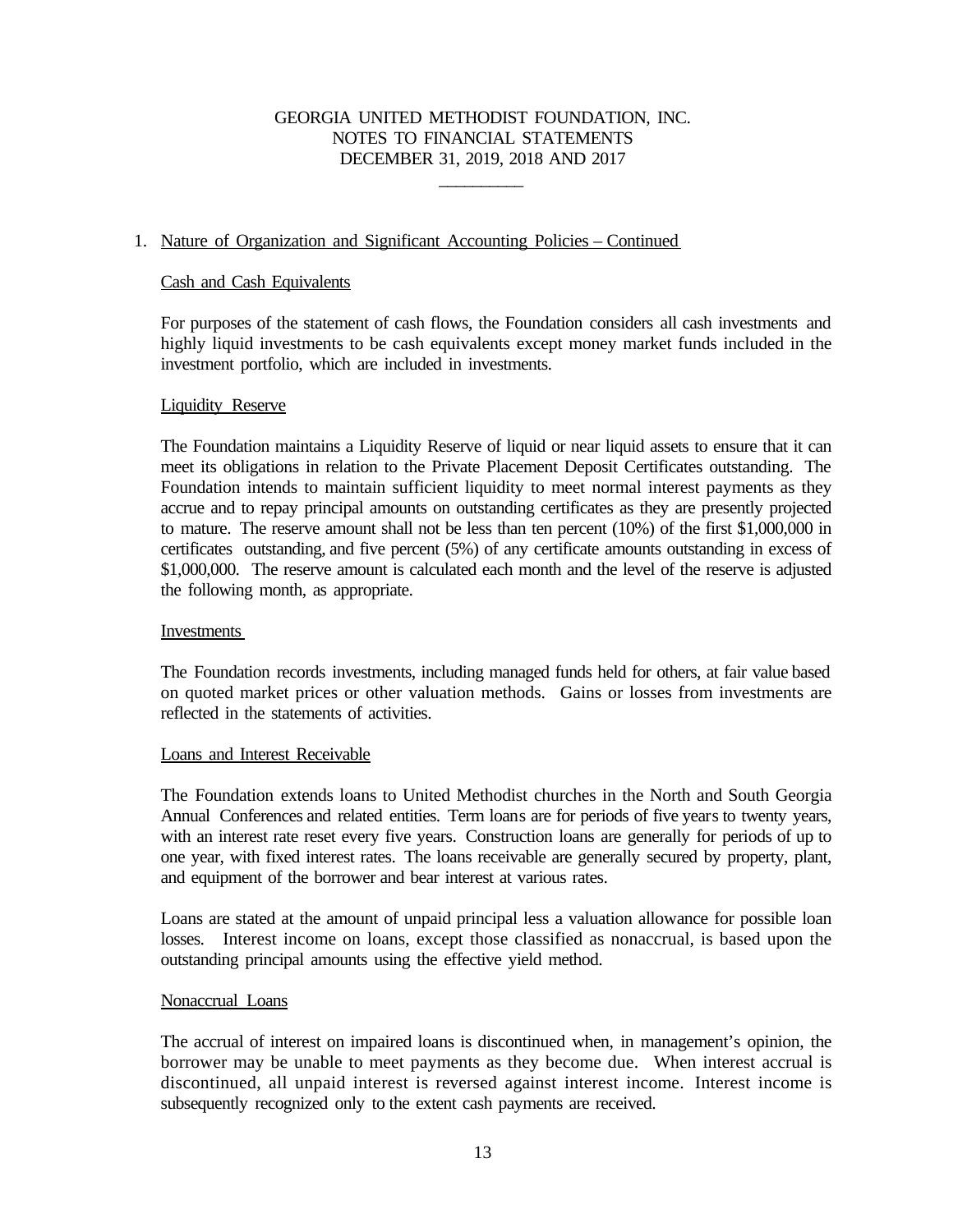\_\_\_\_\_\_\_\_\_\_

# 1. Nature of Organization and Significant Accounting Policies – Continued

## Nonaccrual Loans – Continued

A nonaccrual loan may be returned to an accruing status when (a) all delinquent interest and principal become current under the terms of the loan agreement or (b) the loan is both well-secured and in the process of collection and collectability is no longer doubtful.

### Impaired Loans

Loans are considered to be impaired when, in management's judgment and based on current information, full collection of principal and interest becomes doubtful. A loan is also considered impaired if its terms are modified in a troubled debt restructuring. Impaired loans are placed in nonperforming status, and future payments are applied to principal until such time as collection of the obligation is no longer doubtful.

When the Foundation identifies a loan as impaired, the impairment is measured based on the present value of future cash flows, discounted at the loan's effective interest rate, except when the sole (remaining) source of repayment for the loan is the liquidation of collateral. In these cases, the current fair value of the collateral is used, less selling cost when foreclosure is probable.

In the event that the net realizable liquidation value of the collateral is less than the principal balance of the underlying mortgage loan, the anticipated deficiency balance is charged off.

To return to performing status, loans must be fully current, and continued timely payments must be a reasonable expectation. Loans that experience insignificant payment delays and payment shortfalls generally are not classified as impaired. Management determines the significance of payment delays and payment shortfalls on a case-by-case basis, taking into consideration all of the circumstances surrounding the loan and the borrower, including the length of the delay, the reasons for the delay, the borrower's prior payment record, and the amount of the shortfall in relation to the principal and interest owed.

## Allowance for Loan Losses

The allowance for loan losses is based on management's ongoing evaluation of the loan portfolio and reflects an amount that, in management's opinion, is adequate to absorb probable incurred losses in the loan portfolio. In evaluating the portfolio, management takes into consideration numerous factors, including current economic conditions, prior loan loss experience, the composition of the loan portfolio, and management's estimate of credit losses.

Loans are charged against the allowance at such time they are determined to be losses. Subsequent recoveries are credited to the allowance.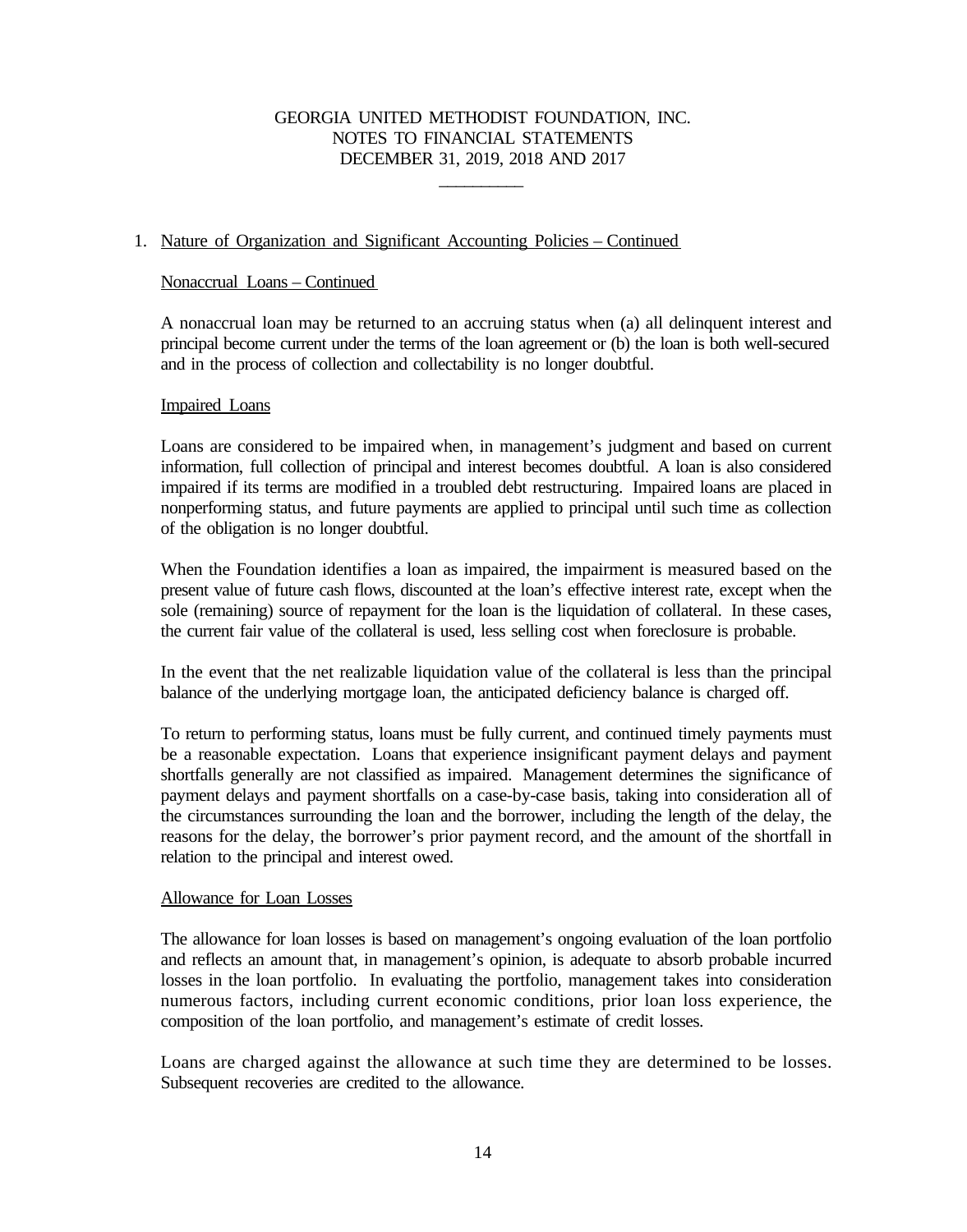\_\_\_\_\_\_\_\_\_\_

## 1. Nature of Organization and Significant Accounting Policies – Continued

### Allowance for Loan Losses – Continued

The allowance is composed of general allocations and specific allocations. General allocations are determined by applying loss percentages to the portfolio that are based on historical loss experience and management's evaluation of the risk of the Foundation's loan portfolio. Additionally, general economic trends are included in this evaluation. The need for specific allocations may be required when, based on management's evaluation, the Foundation's risk exposure has increased given the current payment status and value of the underlying collateral of a specific loan. Loans for which specific allocations are provided have been excluded from the calculation of the general allocations.

Management considers the year-end allowance appropriate and adequate to cover probable incurred losses in the loan portfolio: however, management's judgment is based on a number of assumptions about current events, which are believed to be reasonable, but which may or may not prove to be valid. Thus, there can be no assurance that loan losses in future periods will not exceed the allowance for loan losses or that additional increases in the allowance for loan losses will not be required.

## Property and Equipment

The Foundation capitalizes expenditures for property and equipment in excess of \$500. Purchased property and equipment are carried at cost. Donated property and equipment are carried at the approximate fair value at the date of donation. Depreciation is provided on the straight-line basis over the estimated useful lives of the assets. These lives are estimated at three to five years for computers, equipment and software, and five to seven years for furniture and fixtures. When property and equipment are retired or otherwise disposed of, the related cost and accumulated depreciation are removed from the respective accounts and any gain or loss resulting from the disposition is reported in the statements of activities.

#### Managed Assets Held for Others

The Foundation holds and manages investments, which belong to the Annual Conferences and United Methodist churches, institutions, and agencies. These investments have been reported as a liability for amounts held for others.

#### Use of Estimates

The preparation of financial statements in conformity with GAAP requires management to make estimates and assumptions that reflect certain reported amounts and disclosures. Accordingly, actual results could differ from those estimates.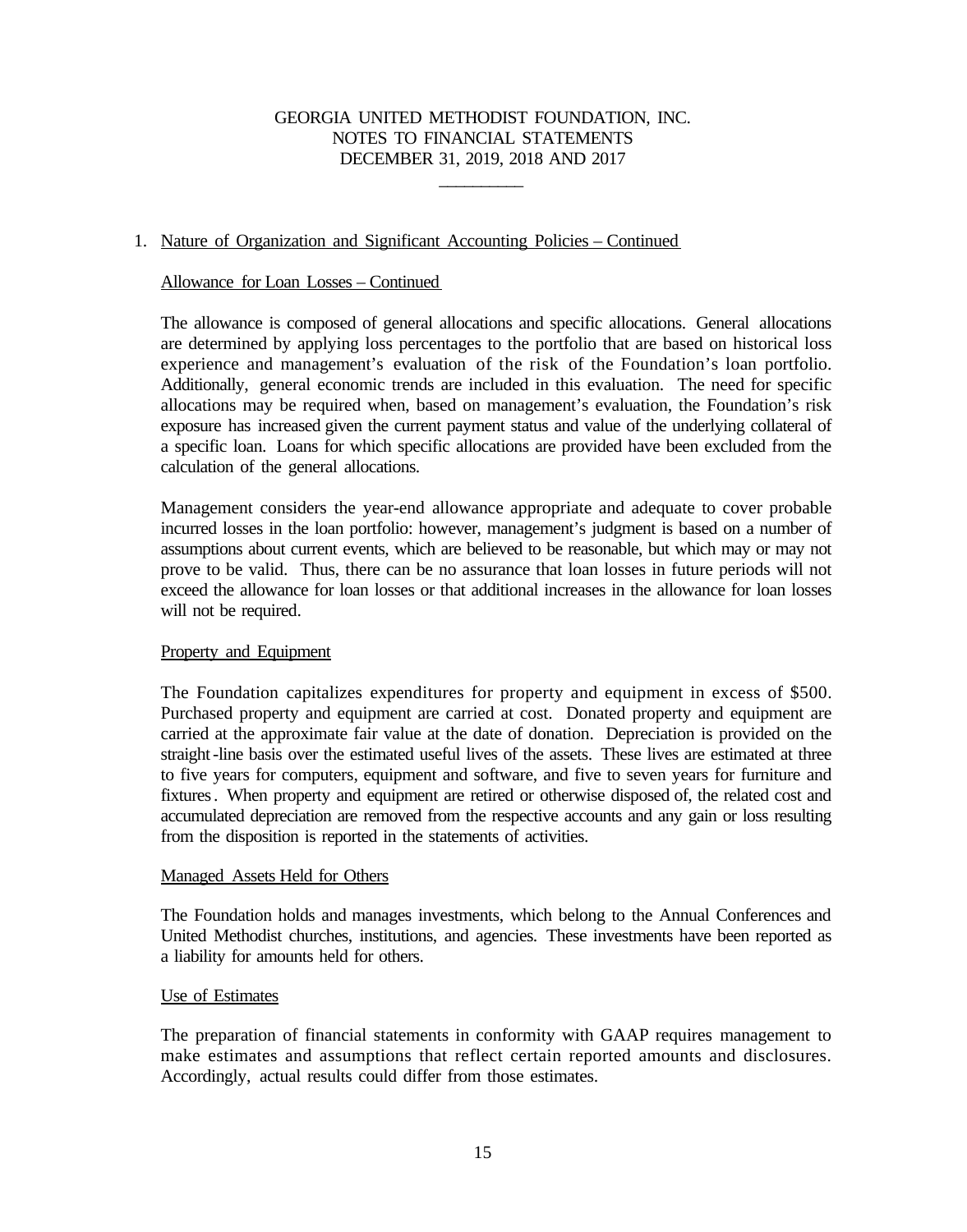\_\_\_\_\_\_\_\_\_\_

## 1. Nature of Organization and Significant Accounting Policies – Continued

### Functional Allocation of Expenses

The costs of providing the various programs and other activities are summarized on a functional basis in the statements of activities. The statements of functional expenses present the natural classification detail of expenses by function. Accordingly, certain costs have been allocated among the various programs and supporting services benefited. The financial statements also report certain categories of expenses that are attributed to more than one program or supporting function. Therefore, some expenses require allocation on a reasonable basis that is consistently applied. Salaries and wages, payroll taxes and benefits, office expense, marketing and publicity, and dues and subscriptions are allocated on the basis of estimates of time and effort. Rent, insurance, depreciation, telephone, repairs and maintenance, and a portion of computer and data processing are allocated based on estimates of square foot usage.

### Income Tax Status

The Foundation is a not-for-profit organization exempt from income taxes under the provisions of Internal Revenue Code Section 501(c)(3). Accordingly, no provisions for federal and state income taxes have been recorded in the accompanying financial statements. The Foundation believes that it has appropriate support for any tax positions taken, and as such, does not have any uncertain tax positions that are material to the financial statements.

#### Endowment Funds Held for Others

The Foundation receives, manages and administers a collection of funds which belong to the Annual Conferences and United Methodist churches, institutions, agencies and individuals. These accounts have different restrictions based on the donors' intent when the funds were transferred to the Foundation. The requirements primarily center on annual and quarterly distribut ions to a charitable entity, such as a cemetery, church, scholarship fund, etc. The corresponding liability for these investments is reported as "Endowment Funds Held for Others" on the statements of financial position.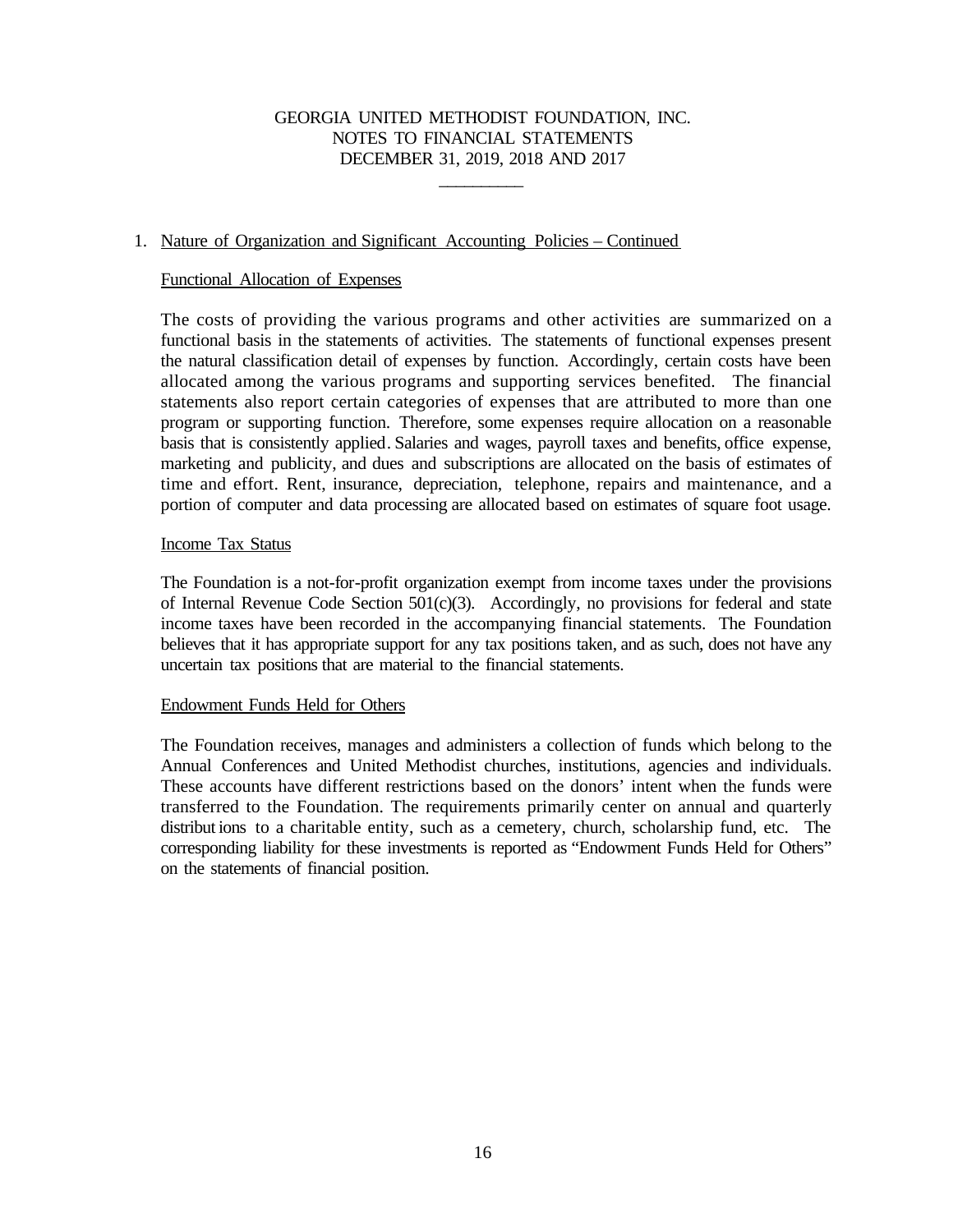\_\_\_\_\_\_\_\_\_\_

## 1. Nature of Organization and Significant Accounting Policies – Continued

## Charitable Remainder Trust and Gift Annuity Benefits and Deferred Benefits Payable

The Foundation receives gift annuities for its benefit and for the benefit of third parties which stipulate that periodic payments be made from the gifts to designated parties for the lives of those parties. The Foundation uses the rates published by the American Council of Gift Annuities to compute and establish the periodic payments that will be paid over the life of the annuity and classifies this amount as annuities payable, which is included in the "Charitable Remainder Trust and Gift Annuities Payable" section of the statements of financial position. The Foundation uses the Social Security Administration's life-expectancy tables to compute the estimates of present value. The estimated remaining amount of the gift that will be paid to a third-party charity upon the death of the annuitant is included in "Charitable Remainder Trust and Gift Annuities Deferred Benefits Payable." If a portion of the gift annuity is to be left to the Foundation, the excess of the annuity gift over the present value of the estimated liability is recorded as a contribution. Any change in the present value of the annuity payable is charged or credited to income annually.

The Foundation also receives contributions which are various types of split interest agreements. These accounts are treated in the same manner as the gift annuities except that the amount of the periodic payment to the beneficiary is recomputed annually. At the end of the trust term, or upon the death of the beneficiary, any remaining balance is paid to the designated charitable beneficiary or to the Foundation if the Foundation is the beneficiary.

## Fair Value Measurement

The Foundation utilizes fair value measurement to record fair value adjustments to certain assets and liabilities and to determine fair value disclosures. Investment securities are recorded at fair value on a recurring basis. From time to time, the Foundation may be required to record at fair value other assets on a non-recurring basis, such as loans and certain other assets. The nonrecurring fair value adjustment typically involves the application of write-downs of individual assets.

## *Fair Value Hierarchy*

The Foundation groups assets and liabilities at fair value in three levels, based on the markets in which the assets and liabilities are traded and the reliability of assumptions used to determine fair value. These levels are:

*Level 1* – Inputs that utilize quoted prices in active markets for identical assets or liabilities that the Foundation has the ability to access.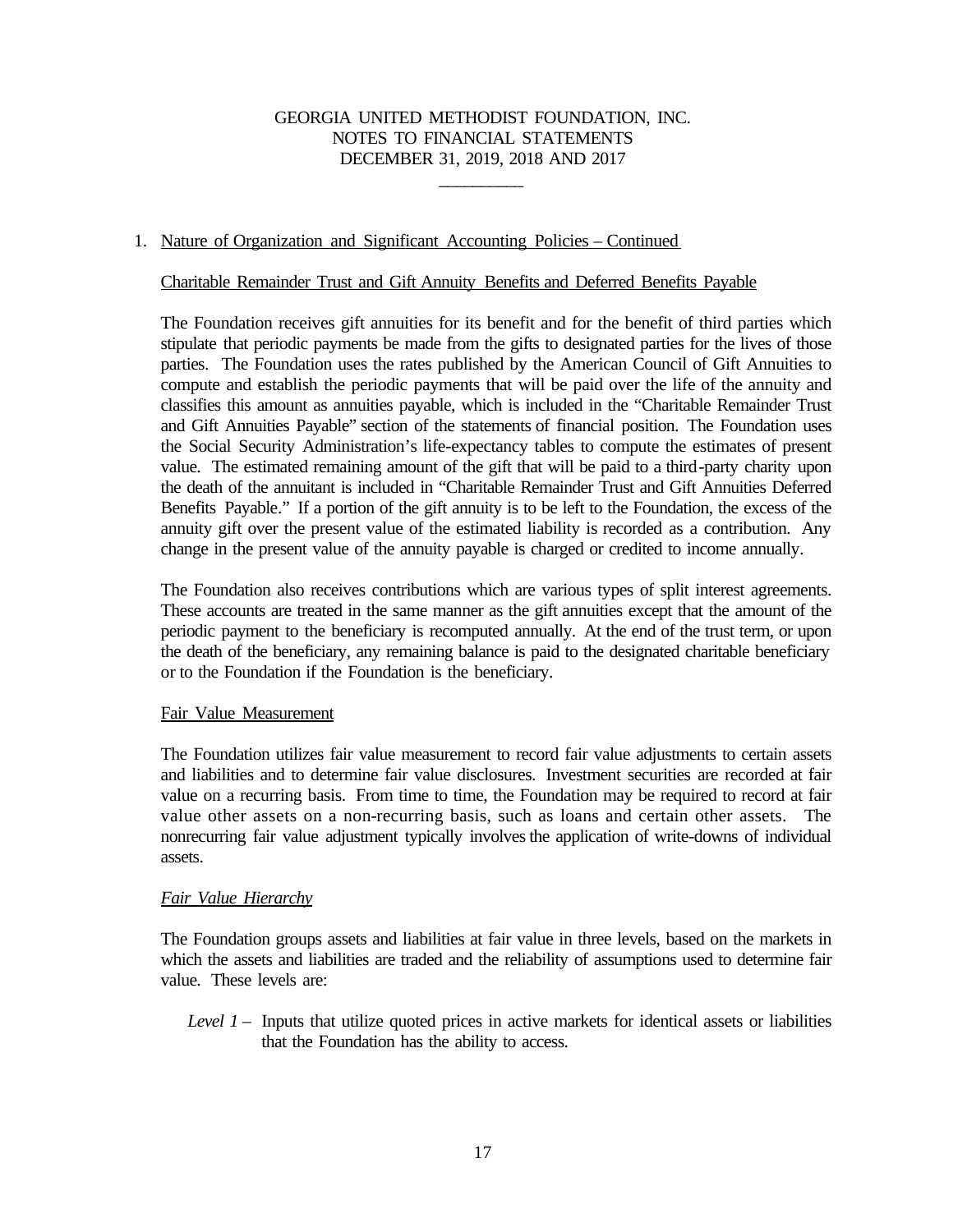\_\_\_\_\_\_\_\_\_\_

# 1. Nature of Organization and Significant Accounting Policies – Continued

# Fair Value Measurement – Continued

# *Fair Value Hierarchy – Continued*

*Level 2* – Inputs to the valuation methodology that are derived principally from or corroborated by observable market data:

- Quoted prices for similar assets or liabilities in active markets;
- Ouoted prices for identical or similar assets or liabilities in inactive markets;
- Inputs other than quoted prices that are observable for the assets or liabilities;
- Inputs that are derived principally from or corroborated by observable market data by correlation or other means.

*Level 3* – Inputs that are unobservable and significant to the overall fair value measurement.

The asset's or liability's fair value measurement level within the fair value hierarchy is based on the lowest level of any input that is significant to the fair value measurement. Valuation techniques used need to maximize the use of the observable inputs and minimize the use of unobservable inputs.

Following is a description of valuation methodologies used for assets and liabilities recorded at fair value:

## *Cash and Cash Equivalents*

Short term financial assets include cash, interest-bearing deposits, and cash equivalents. These assets are carried at historical cost. The carrying amount is a reasonable estimate of fair value because of the relatively short time between the origination and its expected realization.

## *Investments*

Investment balances reported as Level 1 are derived from quoted market prices on public exchanges. The Foundation also holds certain investments that are measured at fair value using the net asset value (NAV) per share (or its equivalent) as a practical expedient and have not been categorized in the fair value hierarchy.

## *Loans*

The Foundation does not record loans at fair value on a recurring basis. However, from time to time, a loan is considered impaired and an allowance for loan losses is established. The fair value of impaired loans is estimated using one of several methods including collateral value and discounted cash flows. When the impaired loan is valued using the underlying collateral, the Foundation records the impaired loan as Level 2. When an appraised value is not available and other methods are used to determine the loan's fair value, the Foundation records the loan as Level 3.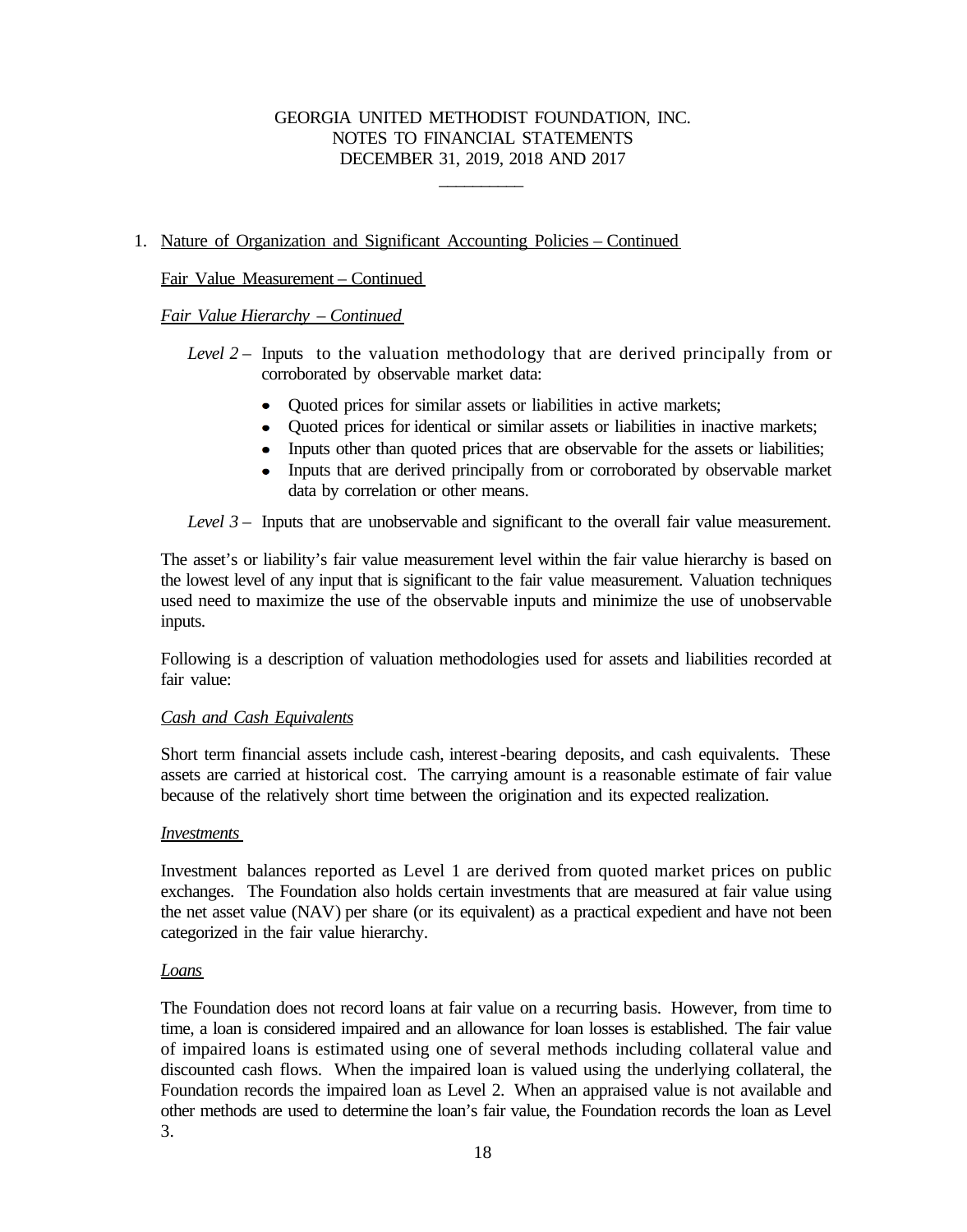\_\_\_\_\_\_\_\_\_\_

# 1. Nature of Organization and Significant Accounting Policies – Continued

## Fair Value Measurement – Continued

# *Fair Value*

Assets and liabilities measured at fair value on a recurring basis include investments securities, the values of which are disclosed in Note 3.

## *Deposit Liabilities*

For disclosure purposes, the fair value of fixed maturity private placement deposit certificates is estimated by discounting the future cash flows using the rates currently offered for certificates of deposit with similar remaining maturities. The fair value of the fixed maturity private placement deposit certificates was \$39,777,480, \$37,568,837 and \$37,512,152 at December 31, 2019, 2018 and 2017, respectively.

# Endowment Funds

As described in Note 11, the purpose of the Foundation's Endowment Funds is to generate investment return that can be used to support the Foundation's programs and operating activities. Accordingly, the Foundation liquidates for distribution a portion of the Endowment Funds based on the Foundation's spending policy. This appropriation is shown in the statements of cash flows as a decrease in investing cash and an increase in operating cash.

## Reclassification

Amounts previously reported have been reclassified to conform to the current year financial statement presentation.

## Subsequent Events

Management has reviewed, through May 21, 2020 (the date which these financial statements were available to be issued), events occurring subsequent to December 31, 2019 in order to evaluate their impact on these financial statements. In accordance with GAAP, there are two types of subsequent events:

*Recognized subsequent events* – These are events or transactions that provide evidence about conditions that existed at the date of the statements of financial position, including estimates inherent in the process of preparing financial statements. All such evidence known to management through the date that these financial statements were available to be issued has been factored into the preparation of these financial statements.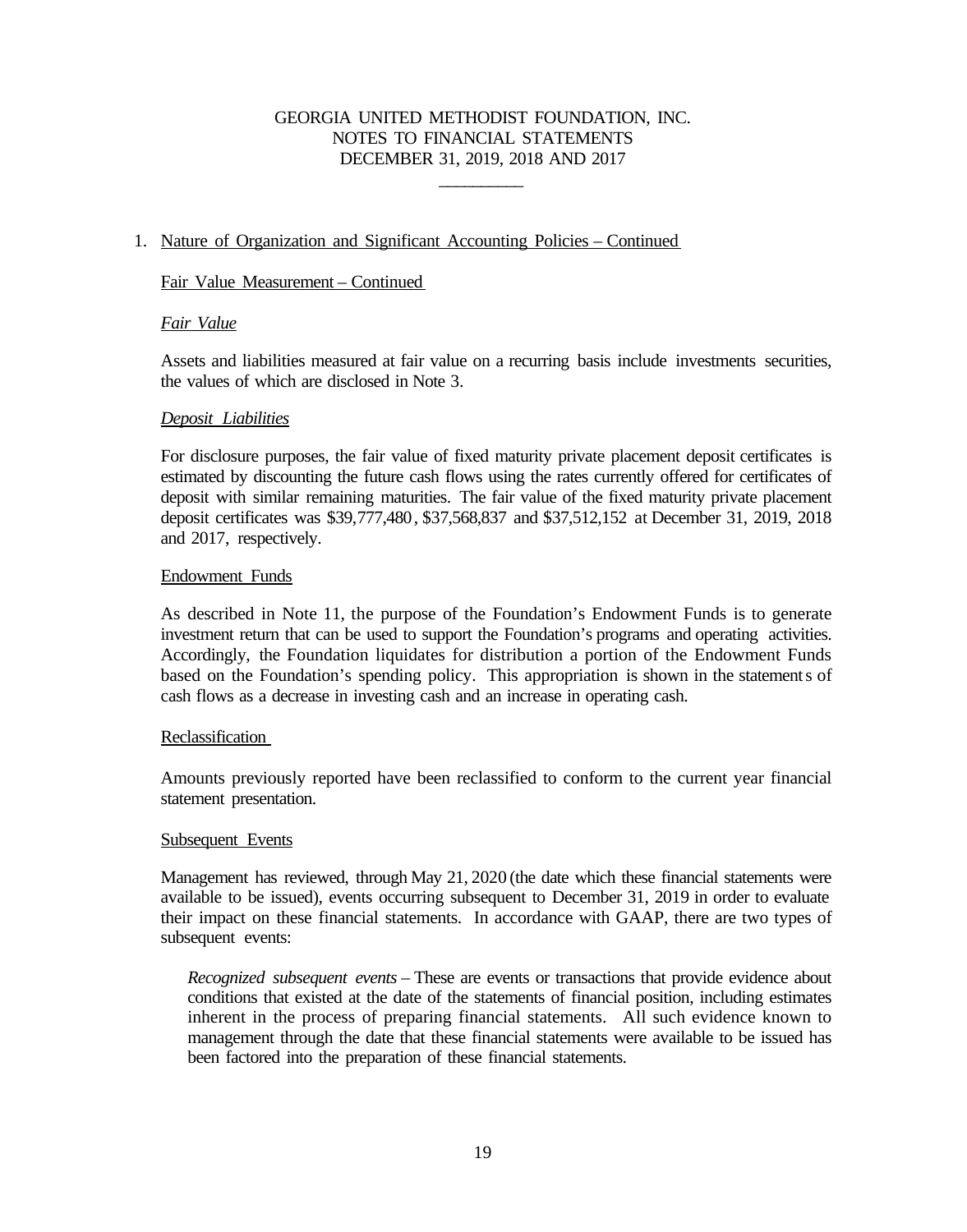\_\_\_\_\_\_\_\_\_\_

# 1. Nature of Organization and Significant Accounting Policies – Continued

### Subsequent Events – Continued

*Non-recognized subsequent events* – These are events or transactions that did not exist at the date of the balance sheet but arose subsequent to that date, and thus are not recognized in the balance presented in these financial statements. These events may be disclosed, however, in order to inform the users of the financial statements.

Other than the subsequent event disclosed in Note 2, there were no subsequent events requiring recognition or disclosure in the financial statements.

## 2. Liquidity and Availability of Financial Assets

The Foundation's primary programs are loans and certificates ("Loan Program"); investment management; and planned giving and training.

### *Loans and Certificates Program*

The Foundation issues unsecured promissory notes payable in the form of Term Certificates ("Certificates") to fund its Loan Program. The Foundation's principal sources of cash for repayment of the Certificates ' principal and interest are loan payments, interest earned on those loans, unrestricted income from other investments, proceeds from the sale of new Certificates, reinvestment or rollover of maturing Certificates, and other unrestricted assets and funds of the Foundation. The Foundation has structured the Loan Program such that the interest payment obligations on outstanding Certificates and direct administrative cost of the Loan Program will be fully funded from interest payments received on loans made through the Loan Program.

The Foundation has a policy of maintaining reasonable reserves in relation to its obligations under the Certificates. In accordance with this policy, the Foundation maintains a portion of its unrestricted assets in investments which are liquid or easily liquidated. The Foundation intends to maintain such investments in an amount deemed sufficient to meet normal interest payments as they accrue and to repay principal amounts on outstanding certificate obligations as they are presently projected to mature. To this end, the Foundation maintains a liquidity reserve.

Loans are funded through proceeds of certificate sales, regular loan payments and earnings from existing mortgage loans. In addition, the Foundation has, from time to time, sold participation rights in certain of its loans to third party financial institutions or to other nonprofit foundations.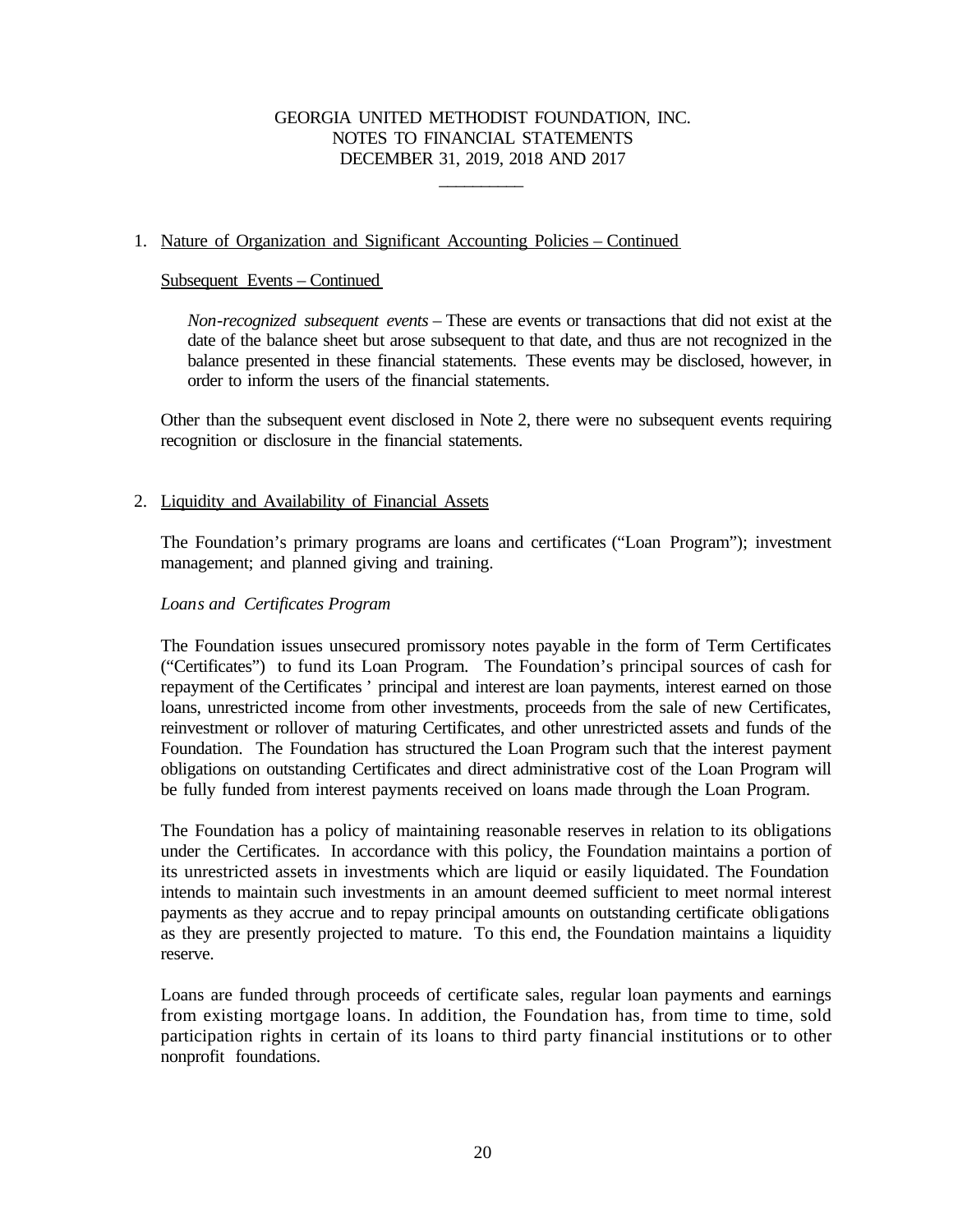\_\_\_\_\_\_\_\_\_\_

#### 2. Liquidity and Availability of Financial Assets – Continued

#### *Other Programs and Administrative Functions*

Contributions, asset management fees, and unrestricted fund appropriations fund the remaining programs and general and administrative costs of the Foundation. The Foundation maintains unrestricted investments, which may be used to fund general expenditures of the Foundation. The Foundation receives contributions with and without donor restrictions. Because donor restrictions require funds to be used in a particular manner or in a future period, the Foundation maintains these restricted funds so that they are available to meet those responsibilities as they are required to be met. Accordingly, these financial assets are not available to the Foundation for its general expenditures. General expenditures may be incurred for program or general and administrat ive purposes.

#### *Funds Available for General Expenditures*

The Foundation's financial assets at December 31 (reduced by amounts that are not available for general use because of contractual, donor-imposed, or internal restrictions) available within one year after this date to satisfy liabilities at this date and for future general expenditure are in the following table. The Foundation manages investments for United Methodist and other affiliated organizations. These investments are not included in financial assets available since they are managed on behalf of these other entities and are not available to the Foundation.

|                                        | 2019                        | 2018                                    | 2017         |
|----------------------------------------|-----------------------------|-----------------------------------------|--------------|
| \$<br>Cash and cash equivalents        | 9,652,143 \$                | 7,717,464 \$                            | 7,278,826    |
| Certificates of deposit                | 2,359,473                   | 2,814,153                               | 4,995,124    |
| Accounts and interest receivable       | 42,847                      | 39,176                                  | 59,937       |
| Investments - Foundation               | 10,731,562                  | 9,148,754                               | 10,132,234   |
| Loans receivable, net                  | 27,319,207                  | 26,668,419                              | 24,691,732   |
| Cash surrender value of life insurance | 163,775                     | 152,304                                 | 152,304      |
| Total financial assets                 | 50,269,007                  | 46,540,270                              | 47,310,158   |
| Adjustments:                           |                             |                                         |              |
| Perpetual restriction on investments   | (133, 163)                  | (133, 163)                              | (133, 163)   |
| Purpose restriction on investments     | (19,703)                    | (18,595)                                | (21, 159)    |
| Donor advised funds in investments     | (2,018,842)                 | (1,693,882)                             | (1,736,062)  |
| Loans receivable due after one year    | (23,371,141)                | (24,320,517)                            | (21,585,805) |
| Liquidity reserve                      | (1,978,754)                 | (2,038,196)                             | (1,917,618)  |
| Other board designated                 | (375, 732)                  | (316, 111)                              | (341, 312)   |
| \$                                     | 22,371,672<br>$\mathcal{S}$ | 18,019,807<br>$\boldsymbol{\mathsf{S}}$ | 21,575,039   |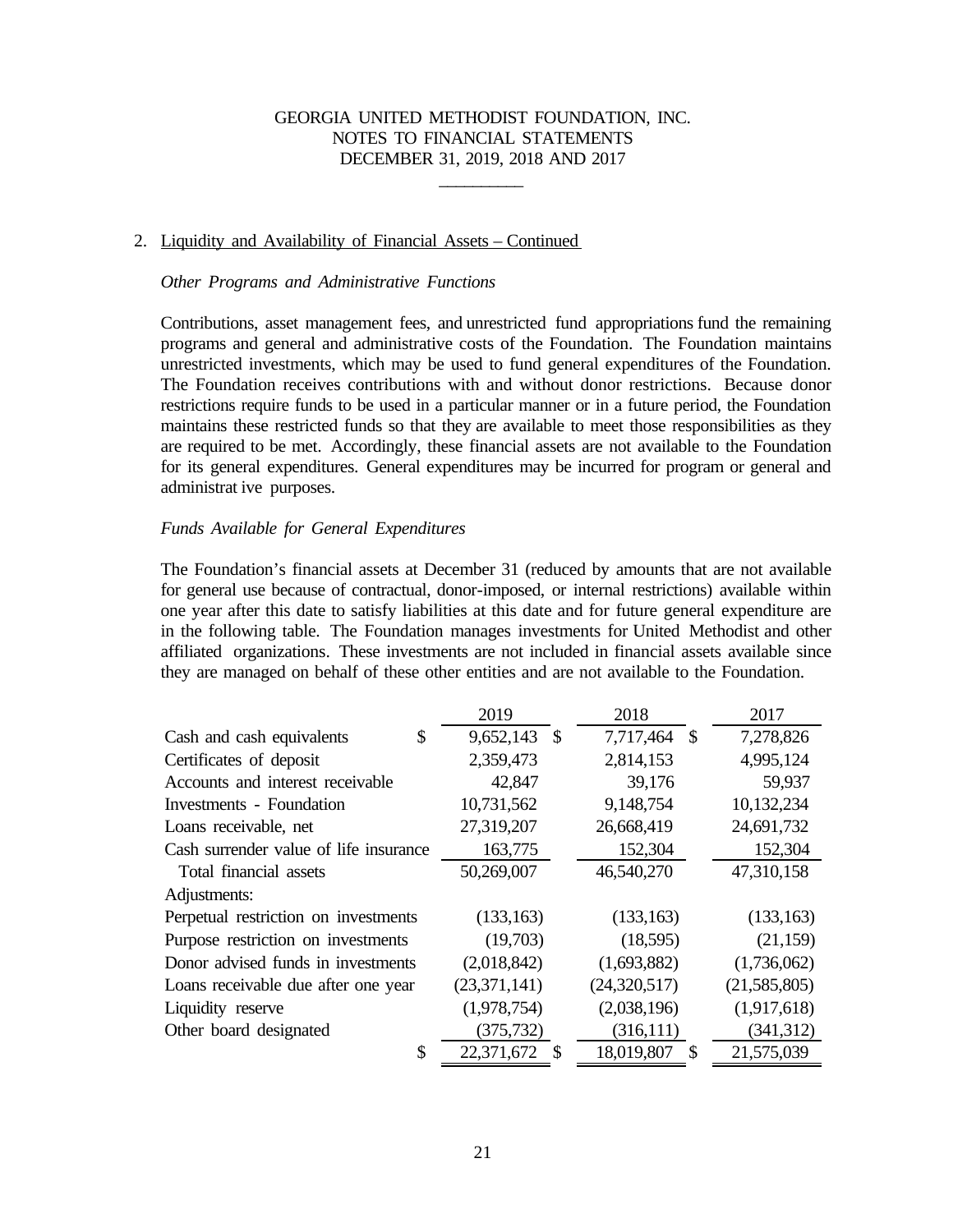\_\_\_\_\_\_\_\_\_\_

### 2. Liquidity and Availability of Financial Assets – Continued

The Foundation structures its financial assets to be available as its general expenditure, liabilities, and other obligations come due. In addition to financial assets available to meet general expenditures over the next twelve months, the Foundation operates with a balanced budget and anticipates having sufficient resources to cover general expenditures. Amounts not available include internally designated amounts that could be made available if necessary. As described in Note 7, The Foundation also maintains a line of credit in the amount of \$750,000, which it could draw upon in the event of an unanticipated liquidity event.

Subsequent to December 31, 2019, the global coronavirus pandemic has threatened the U.S. and global economies. This has affected the U.S. and global equity markets, as well as consumer confidence, and the broad U.S. and global stocks market have fallen significantly since December 31, 2019. It is uncertain how this downturn in the financial markets and consumer confidence may affect the operations, investments, funding and contribution income of the Foundation in the near future. While the Foundation believes it has the resources to continue its programs, its ability to do so, and the extent to which it continues, may be dependent on many interdependent factors.

Continuation of current conditions could impair the ability of borrowers to repay outstanding loans and increase the Foundation's allowance for credit losses, impair the collateral values, or cause an outflow of deposits. The Foundation's ability to meet its obligations for certificate s might be impaired. The decline in the U.S. and global stocks market could result in a decrease in asset management fees and investment income available for drawdown from the Foundation's endowment.

To assist with operational cash flow during the global coronavirus pandemic, the Foundation has been awarded a loan from the United States Small Business Administration's Paycheck Protection Program totaling \$163,300. Management expects to spend the proceeds on eligible amounts qualifying for loan forgiveness, but any portion not forgivable will carry an interest rate of 1.0% and is due to be paid back within two years. However, payments are deferred for the first six months.

## 3. Investment Assets

The Foundation's U.S. Equity Fund, International Equity Fund, Fixed Income Fund and Multiple Asset Fund are each comprised of one private fund established by Wespath Benefits and Investments of The United Methodist Church (Wespath). All funds are managed through Wespath Investment Management, which is the investment management division of Wespath. Wespath follows a policy of socially responsible investing. This policy is mandated by the United Methodist Church for all United Methodist entities including the Foundation. The Foundation's choice of using these funds is to ensure that the Foundation's investments comply with the investment policy set forth in The Book of Discipline of the United Methodist Church. Amounts up to \$2,000,000 in private funds held by Wespath can be redeemed daily without a redemption notice period. Redemptions over \$2,000,000 may require a 15 day notice period.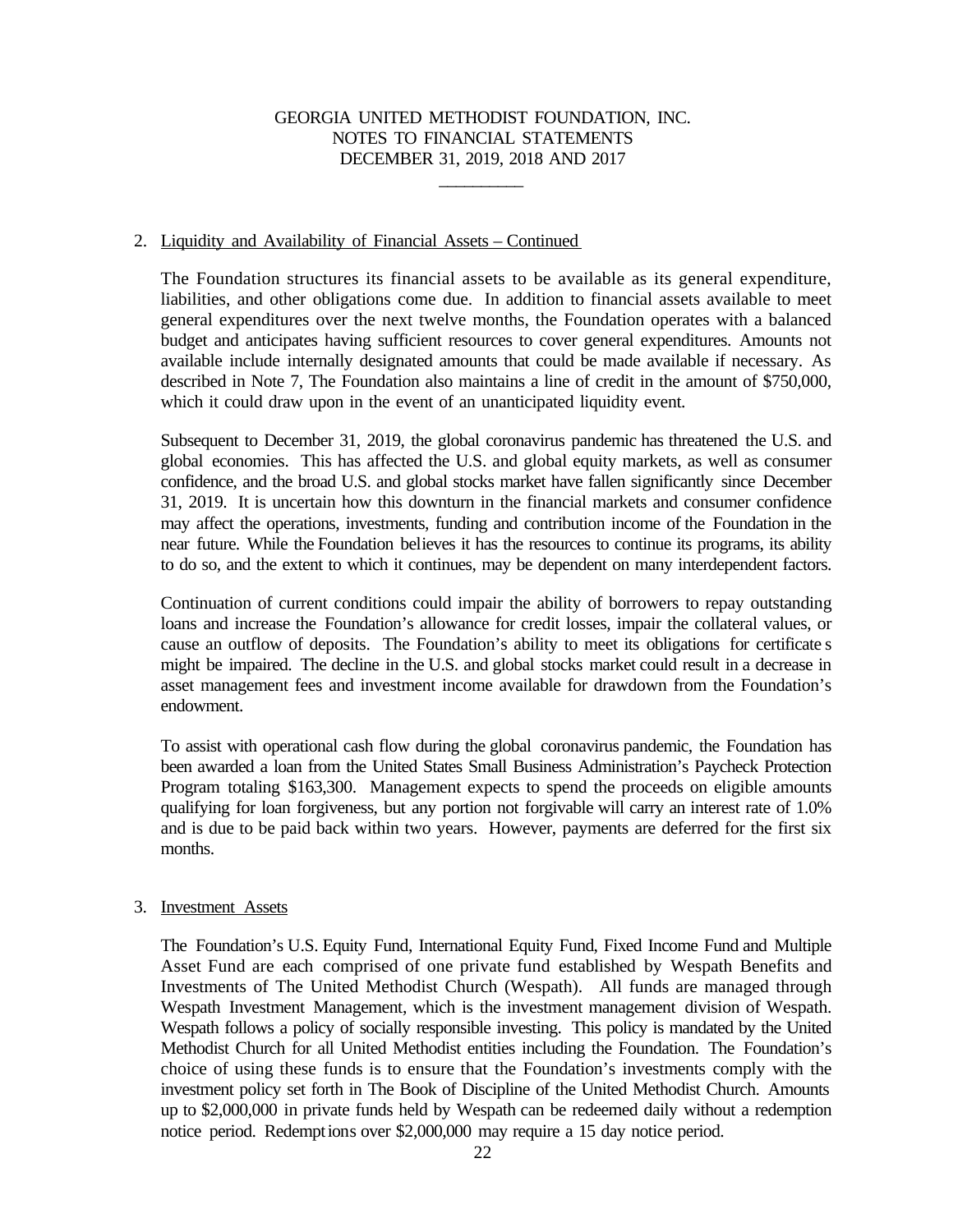\_\_\_\_\_\_\_\_\_\_

### 3. Investment Assets – Continued

- $\bullet$ The Wespath U.S. Equity Fund is comprised of a broadly diversified portfolio of primarily U.S. stocks, publicly traded U.S. based real estate investment trusts, limited partnership interests in private U.S. real estate and other private investments of U.S companies, and equity index futures of U.S. stock indexes. The fund is valued using the underlying net asset value.
- The Wespath International Equity Fund is comprised of non-U.S. domiciled, publicly owned equities, and to a lesser extent, international privately -owned companies, private real estate and equity index futures. The fund is valued using the underlying net asset value.
- The Wespath Fixed Income Fund is comprised of primarily U.S. traded fixed income  $\bullet$ securities, fixed income securities denominated in currencies other than the U.S. dollar, and privately placed loans originated by the Positive Social Purpose Lending Program. The fund is valued using the underlying net asset value.
- The Wespath Multiple Asset Fund is a combination of several other Wespath Funds  $\bullet$ managed by over fifty investment managers. These managers provide the fund with broad diversification of holdings in a variety of U.S. and non-U.S. securities. These include stocks, traditional bonds, inflation-linked bonds, real estate investment trusts, securities, commodities, interest in private equity and private real estate partnerships, and participation interests in loans. The fund is valued using the underlying net asset value.

Unsecured Promissory Notes Payable issued by the Foundation essentially are deposit instruments carried at cost, which approximates fair value and are considered Level 1 investments. The Foundation held money market funds and cash comprising 3% of total investment assets at December 31, 2019, 2018 and 2017. Money market funds are carried at their cost value, which approxima tes fair value and are Level 1 investments.

| Description               |    | 12/31/2019    | Level 1                  | Net Asset<br>Value (a) |
|---------------------------|----|---------------|--------------------------|------------------------|
| Money market funds        | \$ | 359,844 \$    | 359,844 \$               |                        |
| Non-publicly traded funds |    |               |                          |                        |
| U.S. equity               |    | 5,456,693     |                          | 5,456,693              |
| International equity      |    | 1,367,793     | $\overline{\phantom{a}}$ | 1,367,793              |
| Fixed income              |    | 3,547,232     |                          | 3,547,232              |
|                           | S  | 10,731,562 \$ | 359,844                  | 10,371,718             |

(a) Certain investments that are measured at fair value using the NAV per share (or its equivalent) as a practic al expedient have not been categorized in the fair value hierarchy. The fair value amounts presented in the tables above are intended to permit reconciliation of the fair value hierarchy to the amounts presented in the statements of financial position.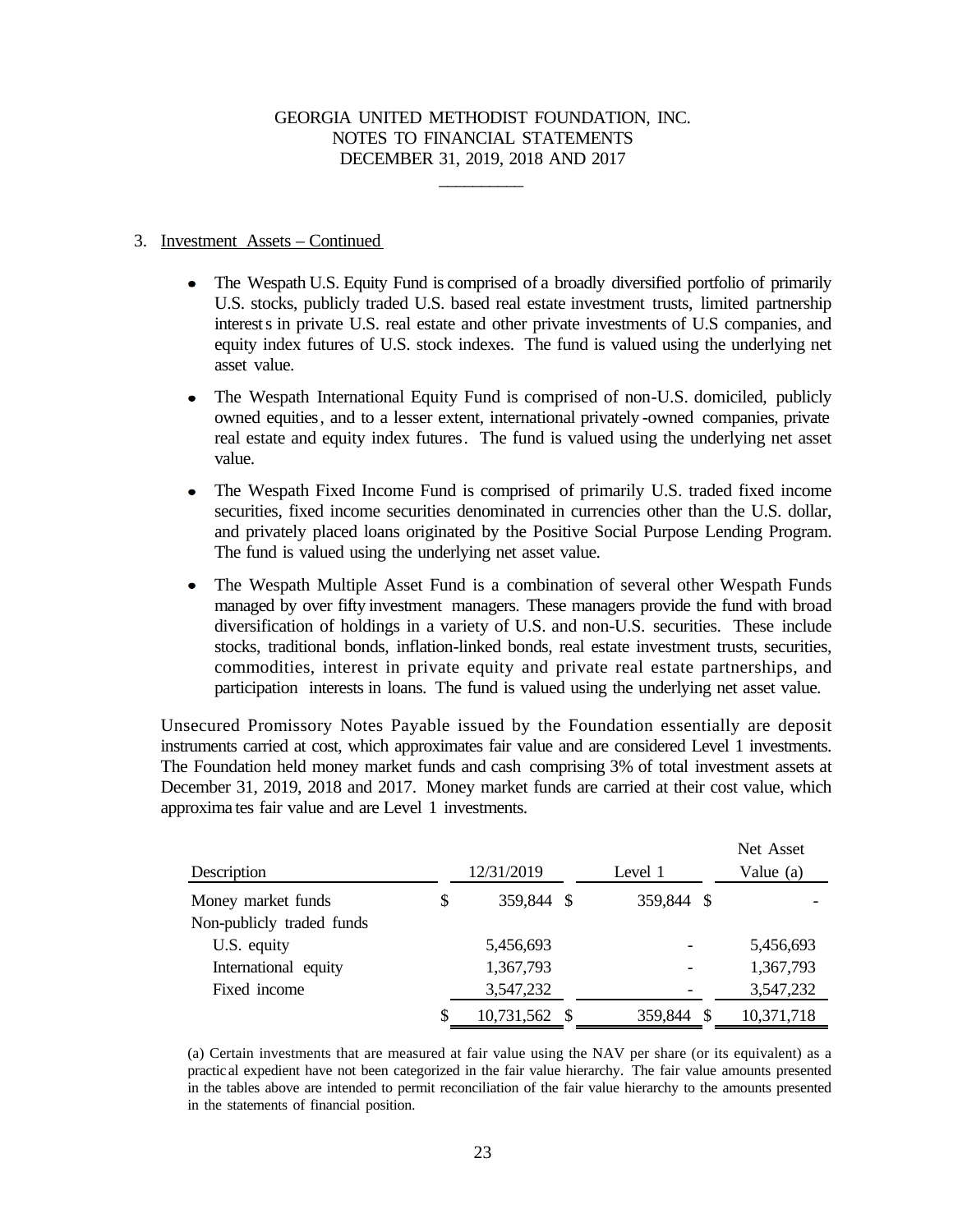\_\_\_\_\_\_\_\_\_\_

### 3. Investment Assets – Continued

| Description               | 12/31/2018         | Level 1                  | Net Asset<br>Value $(a)$ |
|---------------------------|--------------------|--------------------------|--------------------------|
| Money market funds        | \$<br>313,688 \$   | 313,688 \$               |                          |
| Non-publicly traded funds |                    |                          |                          |
| U.S. equity               | 4,618,283          |                          | 4,618,283                |
| International equity      | 1,160,140          | $\overline{\phantom{a}}$ | 1,160,140                |
| Fixed income              | 3,056,643          |                          | 3,056,643                |
|                           | \$<br>9,148,754 \$ | 313,688                  | 8,835,066                |

(a) Certain investments that are measured at fair value using the NAV per share (or its equivalent) as a practical expedient have not been categorized in the fair value hierarchy. The fair value amounts presented in the tables above are intended to permit reconciliation of the fair value hierarchy to the amounts presented in the statements of financial position.

| Description               | 12/31/2017       |     | Level 1    | Net Asset<br>Value (a) |
|---------------------------|------------------|-----|------------|------------------------|
| Money market funds        | \$<br>268,198    | - S | 268,198 \$ |                        |
| Non-publicly traded funds |                  |     |            |                        |
| U.S. equity               | 5,160,141        |     |            | 5,160,141              |
| International equity      | 1,314,064        |     |            | 1,314,064              |
| Fixed income              | 3,389,831        |     |            | 3,389,831              |
|                           | \$<br>10,132,234 | -S  | 268,198    | 9,864,036              |

(a) Certain investments that are measured at fair value using the NAV per share (or its equivalent) as a practical expedient have not been categorized in the fair value hierarchy. The fair value amounts presented in the tables above are intended to permit reconciliation of the fair value hierarchy to the amounts presented in the statements of financial position.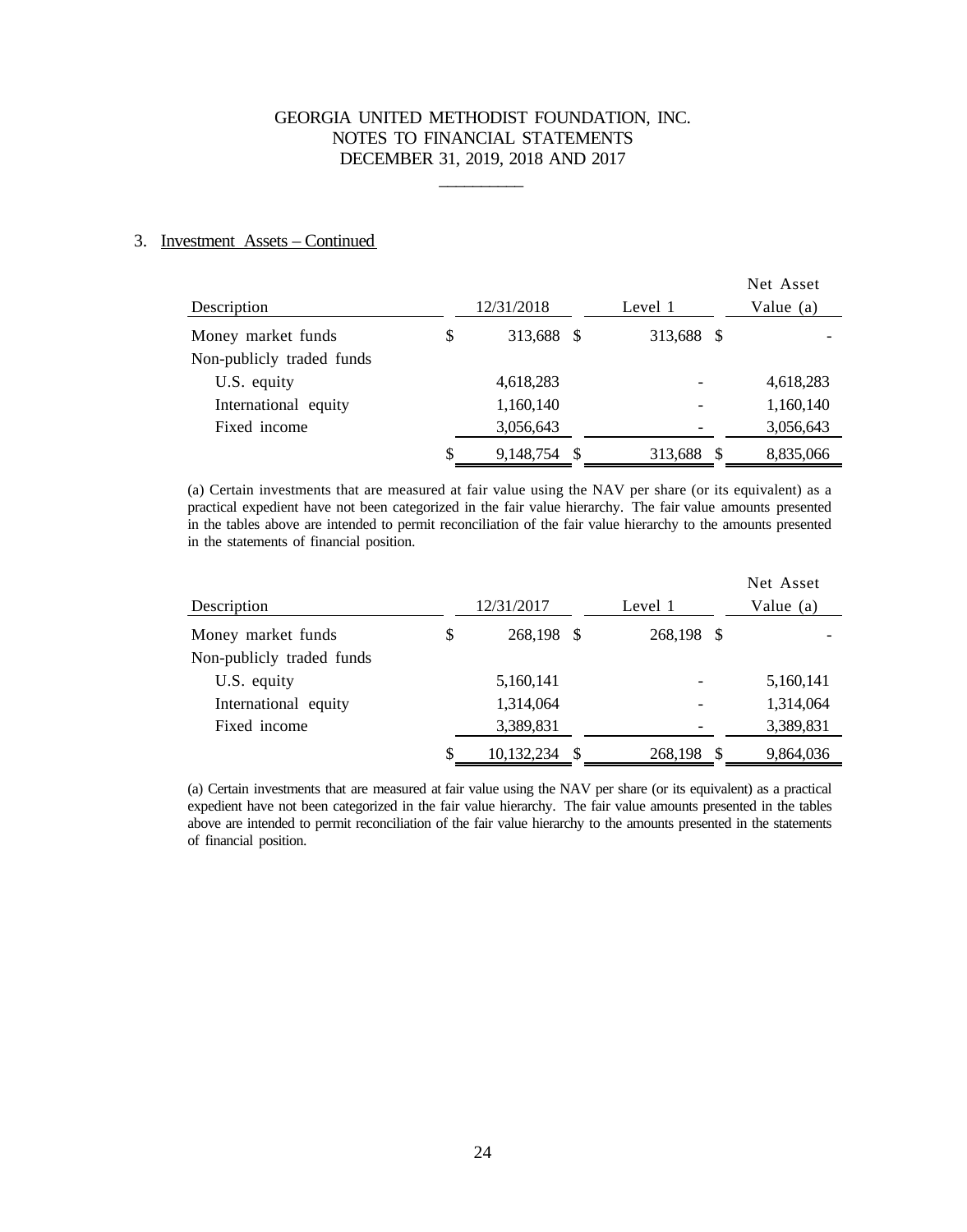\_\_\_\_\_\_\_\_\_\_

## 3. Investment Assets – Continued

With regard to the investments that the Foundation manages and holds for the United Methodist churches, affiliated institutions, other agencies and for the benefit of church members, these investments are broken down into the following investment management categories:

|                                      | 2019        | 2018        | 2017        |
|--------------------------------------|-------------|-------------|-------------|
| Managed funds held for others<br>S.  | 111,283,143 | 87,972,375  | 85,985,583  |
| Endowment funds held for others      | 19,138,741  | 16,097,477  | 17,138,353  |
| Gift annuities and charitable        |             |             |             |
| remainder trusts                     | 2,028,810   | 1,802,326   | 2,234,673   |
| Total investments held for others \$ | 132,450,694 | 105,872,178 | 105,358,609 |

These investments held for others are stated at fair value and are summarized as follows by category of type of investment:

|                                      |                      |              |              | Net Asset   |
|--------------------------------------|----------------------|--------------|--------------|-------------|
| Description                          | 12/31/2019           | Level 1      |              | Value (a)   |
| Money market funds                   | \$<br>1,248,924 \$   | 1,248,924 \$ |              |             |
| Certificates of deposit              | 2,000,000            | 2,000,000    |              |             |
| Exchange traded equity mutual funds: |                      |              |              |             |
| Large cap U.S. equity                | 378,188              | 378,188      |              |             |
| Mid cap U.S. equity                  | 55,577               | 55,577       |              |             |
| Unsecured promissory notes issued    |                      |              |              |             |
| by the Foundation                    | 6,481,622            | 6,481,622    |              |             |
| Common stocks                        | 15,240               | 15,240       |              |             |
| Non-publicly traded funds:           |                      |              |              |             |
| U.S. equity                          | 57,340,981           |              |              | 57,340,981  |
| International equity                 | 16,961,381           |              |              | 16,961,381  |
| Multiple asset                       | 10,990,213           |              |              | 10,990,213  |
| Fixed income                         | 36,978,568           |              |              | 36,978,568  |
|                                      | \$<br>132,450,694 \$ | 10,179,551   | $\mathbb{S}$ | 122,271,143 |

(a) Certain investments that are measured at fair value using the NAV per share (or its equivalent) as a practical expedient have not been categorized in the fair value hierarchy. The fair value amounts presented in the tables above are intended to permit reconciliation of the fair value hierarchy to the amounts presented in the statements of financial position.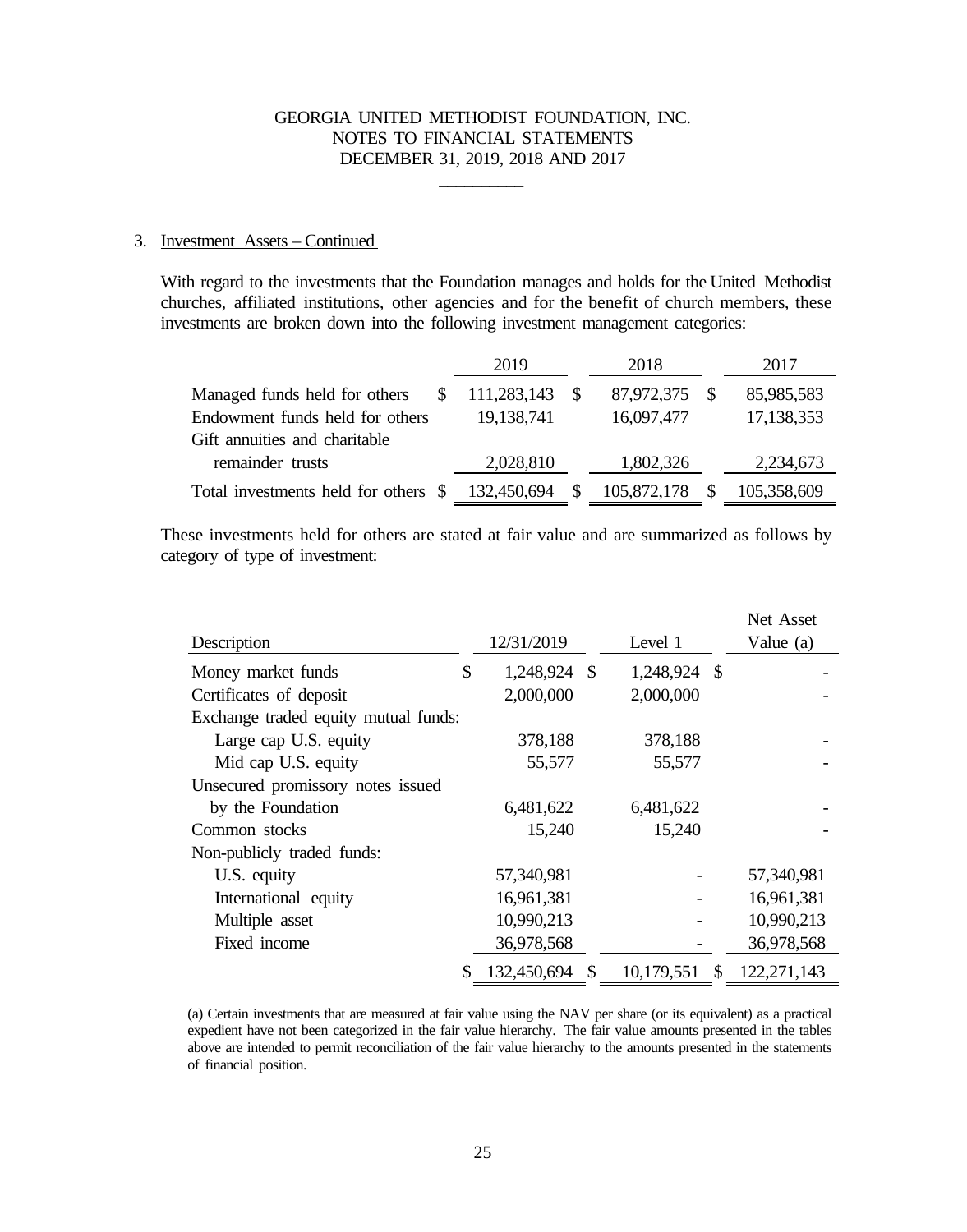\_\_\_\_\_\_\_\_\_\_

## 3. Investment Assets – Continued

|                                      |                              |              | Net Asset  |
|--------------------------------------|------------------------------|--------------|------------|
| Description                          | 12/31/2018                   | Level 1      | Value (a)  |
| Money market funds                   | \$<br>1,484,633 \$           | 1,484,633 \$ |            |
| Certificates of deposit              | 2,000,000                    | 2,000,000    |            |
| Exchange traded equity mutual funds: |                              |              |            |
| Large cap U.S. equity                | 267,213                      | 267,213      |            |
| Mid cap U.S. equity                  | 46,977                       | 46,977       |            |
| Unsecured promissory notes issued    |                              |              |            |
| by the Foundation                    | 6,250,028                    | 6,250,028    |            |
| Common stocks                        | 25,034                       | 25,034       |            |
| Non-publicly traded funds:           |                              |              |            |
| U.S. equity                          | 45,719,932                   |              | 45,719,932 |
| International equity                 | 13,651,572                   |              | 13,651,572 |
| Multiple asset                       | 6,116,556                    |              | 6,116,556  |
| Fixed income                         | 30,310,233                   |              | 30,310,233 |
|                                      | 105,872,178 \$ 10,073,885 \$ |              | 95,798,293 |

(a) Certain investments that are measured at fair value using the NAV per share (or its equivalent) as a practical expedient have not been categorized in the fair value hierarchy. The fair value amounts presented in the tables above are intended to permit reconciliation of the fair value hierarchy to the amounts presented in the statements of financial position.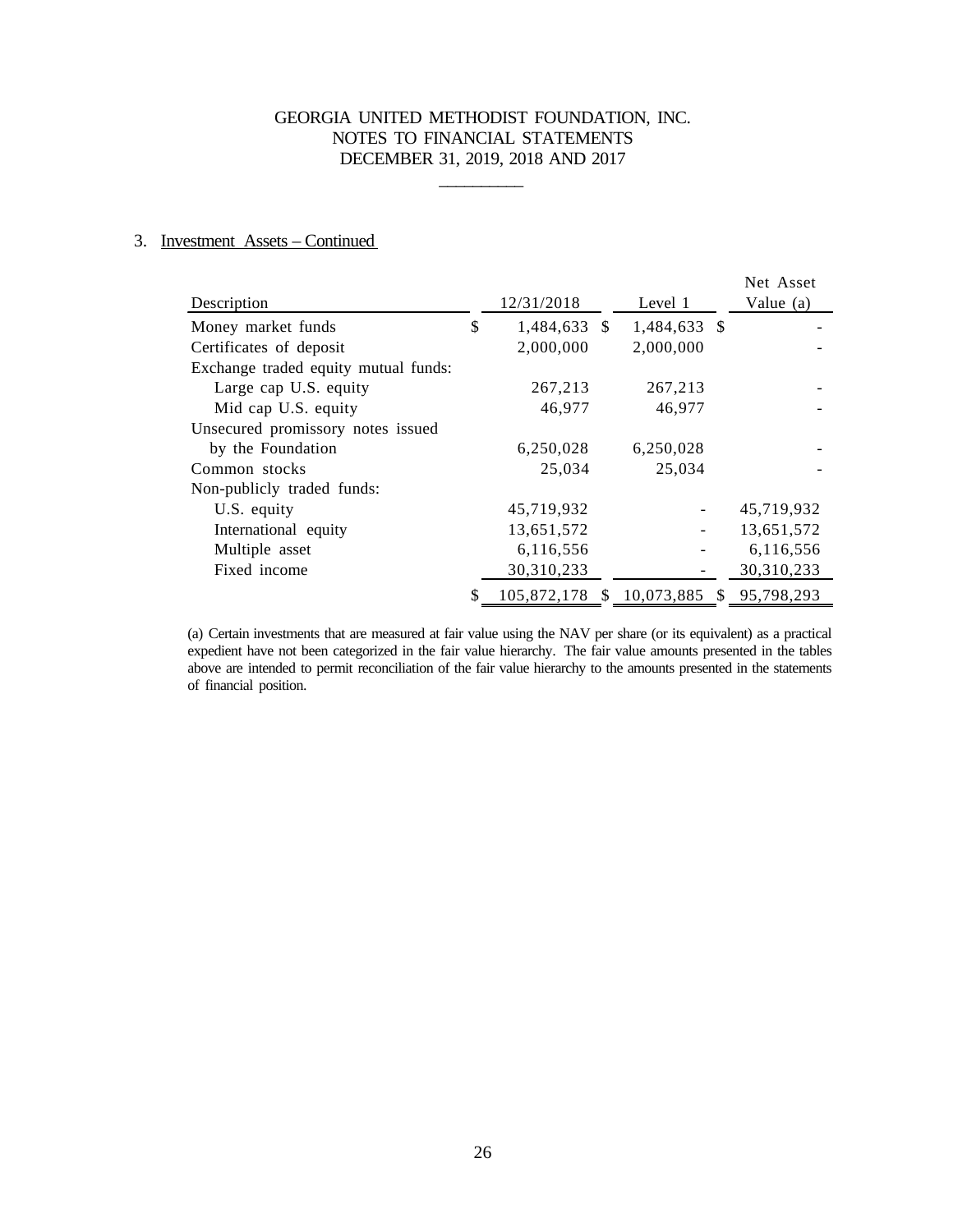\_\_\_\_\_\_\_\_\_\_

#### 3. Investment Assets – Continued

|                                            |    |                |                | Net Asset               |
|--------------------------------------------|----|----------------|----------------|-------------------------|
| Description                                |    | 12/31/2017     | Level 1        | Value (a)               |
| Money market funds                         | \$ | $1,132,214$ \$ | $1,132,214$ \$ |                         |
| Certificates of deposit                    |    | 2,000,000      | 2,000,000      |                         |
| Exchange traded equity mutual funds:       |    |                |                |                         |
| Large cap U.S. equity                      |    | 264,180        | 264,180        |                         |
| Mid cap U.S. equity                        |    | 68,167         | 68,167         |                         |
| Small cap U.S. equity                      |    | 15,537         | 15,537         |                         |
| International equity                       |    | 38,896         | 38,896         |                         |
| Exchange traded fixed income mutual funds: |    |                |                |                         |
| Intermediate                               |    | 410,758        | 410,758        |                         |
| Short term                                 |    | 33,409         | 33,409         |                         |
| Unsecured promissory notes issued          |    |                |                |                         |
| by the Foundation                          |    | 5,920,100      | 5,920,100      |                         |
| Common stocks                              |    | 12,240         | 12,240         |                         |
| Non-publicly traded funds:                 |    |                |                |                         |
| U.S. equity                                |    | 52,221,814     |                | 52,221,814              |
| International equity                       |    | 13,294,972     |                | 13,294,972              |
| Multiple asset                             |    | 1,447,837      |                | 1,447,837               |
| Fixed income                               |    | 28,498,485     |                | 28,498,485              |
|                                            | S  | 105,358,609 \$ |                | 9,895,501 \$ 95,463,108 |

(a) Certain investments that are measured at fair value using the NAV per share (or its equivalent) as a practical expedient have not been categorized in the fair value hierarchy. The fair value amounts presented in the tables above are intended to permit reconciliation of the fair value hierarchy to the amounts presented in the statements of financial position.

The total amount of unsecured promissory notes payable issued by the Foundation and included in the above investment categories was \$6,481,622 , \$6,250,028 , and \$5,920,100 at December 31, 2019, 2018 and 2017, respectively. Accordingly, these amounts have been reflected as reductions in the statements of financial position.

#### 4. Loans Receivable, Net

The Foundation's loan portfolio consists of loans to churches and entities associated with the Annual Conferences, and these loans were made out of a pool of funds invested with the Foundation through the Loan Program. The Foundation approves these loans based upon specific Board approved criteria, and most loans are secured by the individual entity's land, buildings, and equipment. In order to reduce its risk and to diversify the portfolio, the Foundation, under terms and limits established by the Board of Trustees, may sell portions of larger loans to other entities in the form of participations.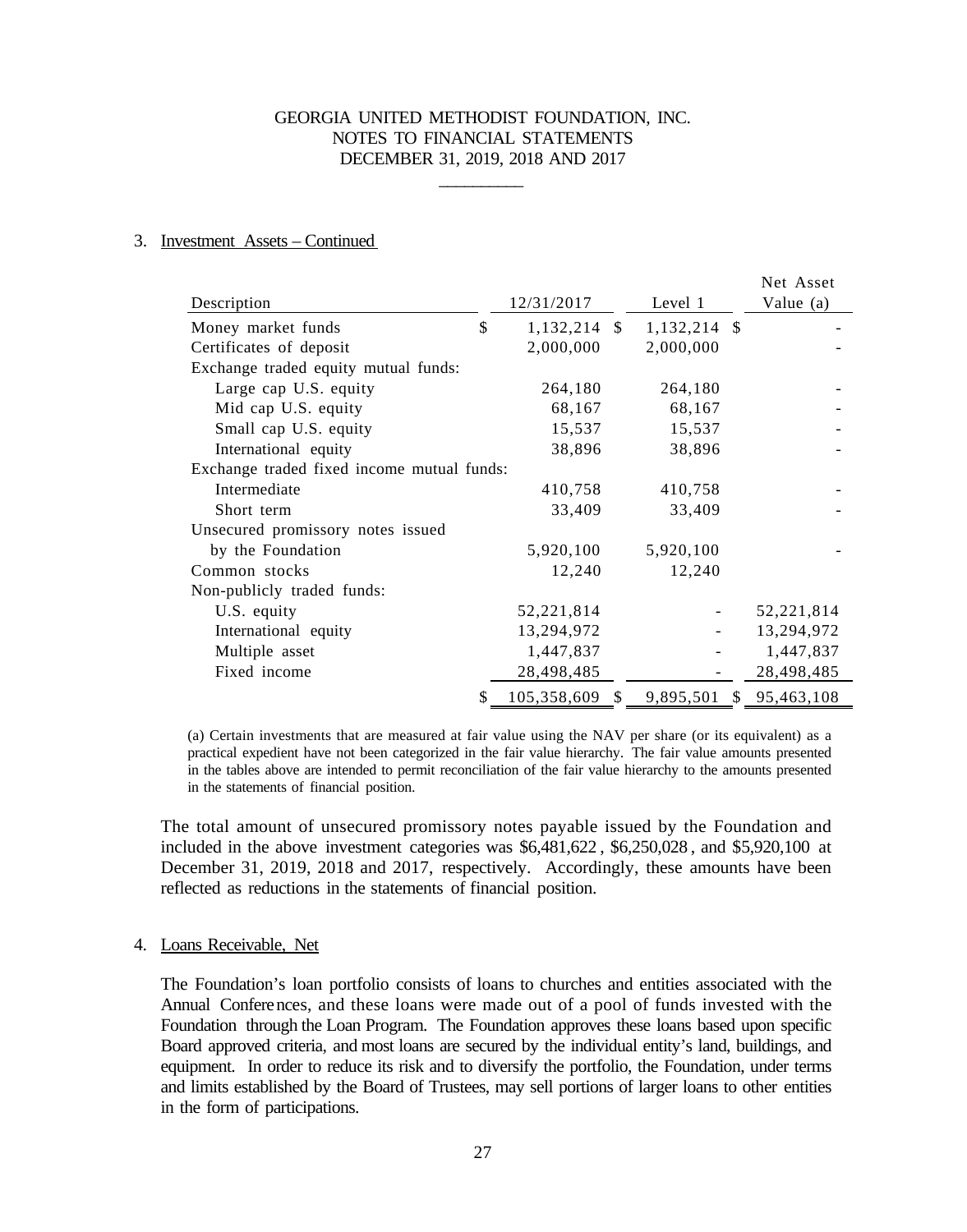\_\_\_\_\_\_\_\_\_\_

#### 4. Loans Receivable, Net – Continued

The purpose of the Foundation's loan program is to make first-lien mortgage loans to church congregations, districts, mission institutions, and extension agencies within the Annual Conferences for the purchase, construction, expansion, or major improvements of churches, parsonages, or mission buildings or the refinancing of loans made for those purposes. Construction period loans are interest-only until the construction period is complete and the construction loan is closed into a permanent loan. Terms of the non-construction loans range from five to twenty years. Loans with terms longer than five years generally have an interest rate reset provision where the interest rate paid during the loan is reset every five years to the market rate at that time. At December 31, 2019, the Foundation's portion of the loan portfolio had interest rates ranged from 4.25% to 5.15% depending on the loan.

Major classifications of loans are as follows at December 31:

|                                 | 2019       | 2018       | 2017       |
|---------------------------------|------------|------------|------------|
| Term loans                      | 25,511,391 | 24,626,083 | 22,884,396 |
| Construction period loans       | 2,307,816  | 2,416,516  | 2,181,516  |
|                                 | 27,819,207 | 27,042,599 | 25,065,912 |
| Less: Allowance for loan losses | (500,000)  | (374, 180) | (374, 180) |
| Loans, net                      | 27,319,207 | 26,668,419 | 24,691,732 |

The Foundation considers a loan to be impaired when it is probable that it will be unable to collect all amounts due according to the original terms of the loan agreement. Impaired loans may include loans which are not accruing. Nonaccrual loans are those in which the collection of interest is not probable and all cash flows are recorded as reductions in principal. Amounts of impaired loans that are not probable of collection are charged off immediately. At December 31, 2019, 2018 and 2017, the Foundation has no loans it considered impaired.

#### 5. Allowance for Loan Losses

A summary of changes in the allowance for loan losses is as follows:

|                      | 2019       | 2018       | 2017    |
|----------------------|------------|------------|---------|
| Beginning balance    | 374,180 \$ | 374,180 \$ | 356,180 |
| Additional provision | 125,820    |            | 18,000  |
| Ending balance       | 500,000    | 374,180    | 374,180 |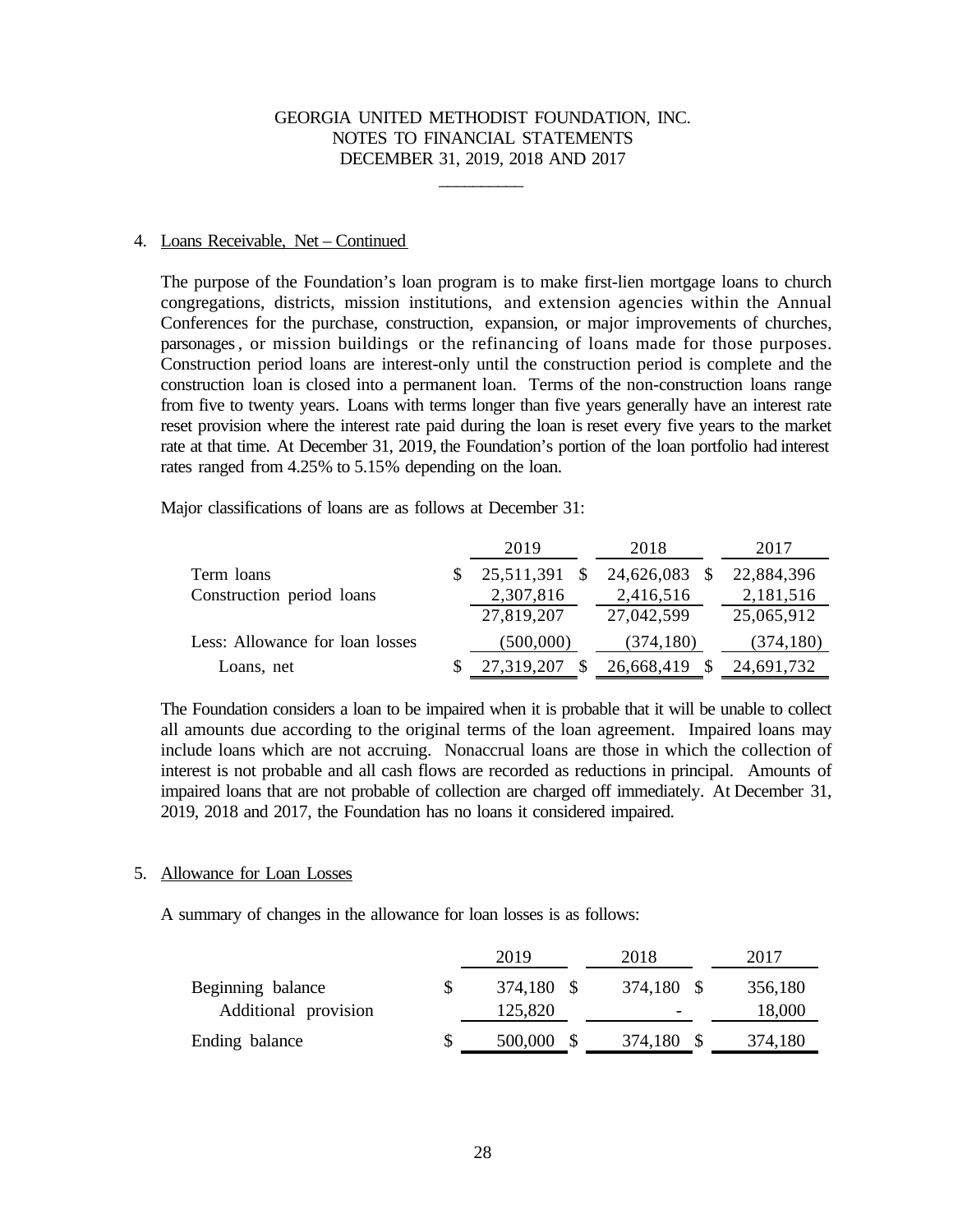\_\_\_\_\_\_\_\_\_\_

### 6. Unsecured Promissory Notes Payable

The Foundation issues unsecured promissory notes payable in the form of Term Certificates to fund its Loan Program. These notes payable are issued in accordance with Georgia Securities Code Section 10-5-10(7), Exemptions From Registrations. The terms and conditions of these certificates are set forth in the Offering Memorandums. Under the terms of these Offering Memorandums, the funds are not revolving. When a certificate matures and is renewed, the certificate is reissued under the Offering Memorandum in effect at that time.

On August 29, 2016, the Foundation filed an Offering to issue up to \$25 million unregistered, unsecured promissory notes through August 28, 2017. On August 10, 2017, the Foundation filed an Offering to issue up to \$25 million unregistered, unsecured promissory notes through August 15, 2018. On August 16, 2018, the Foundation filed an Offering to issue up to \$25 million unregistered, unsecured promissory notes through August 15, 2019. On August 16, 2019, the Foundation filed an Offering to issue up to \$25 million unregistered, unsecured promissory notes through August 15, 2020.

Promissory notes payable (certificates) consist of the following at December 31:

|                              | 2019         | 2018         | 2017       |
|------------------------------|--------------|--------------|------------|
| One year term certificates   | 7,459,400 \$ | 6,316,781 \$ | 5,096,855  |
| Two year term certificates   | 2,434,439    | 1,634,184    | 2,628,133  |
| Three year term certificates | 3,982,961    | 4,979,937    | 4,743,670  |
| Four year term certificates  | 25,900,680   | 24,637,935   | 25,043,494 |
|                              | 39,777,480   | 37,568,837   | 37,512,152 |

Term notes have maturity dates ranging from one year to four years and paid interest in the range of 1.50% to 3.20% during 2019 depending upon the term of the certificate and the amount deposited.

## 7. Line of Credit

The Foundation has a \$750,000 unsecured line of credit with a bank at a fixed interest rate of 5.0% and with a maturity date of December 15, 2020. The line of credit is secured with the Foundation's bank accounts and certificates of deposit at the financial institution. No balance was outstanding at December 31, 2019, 2018 and 2017.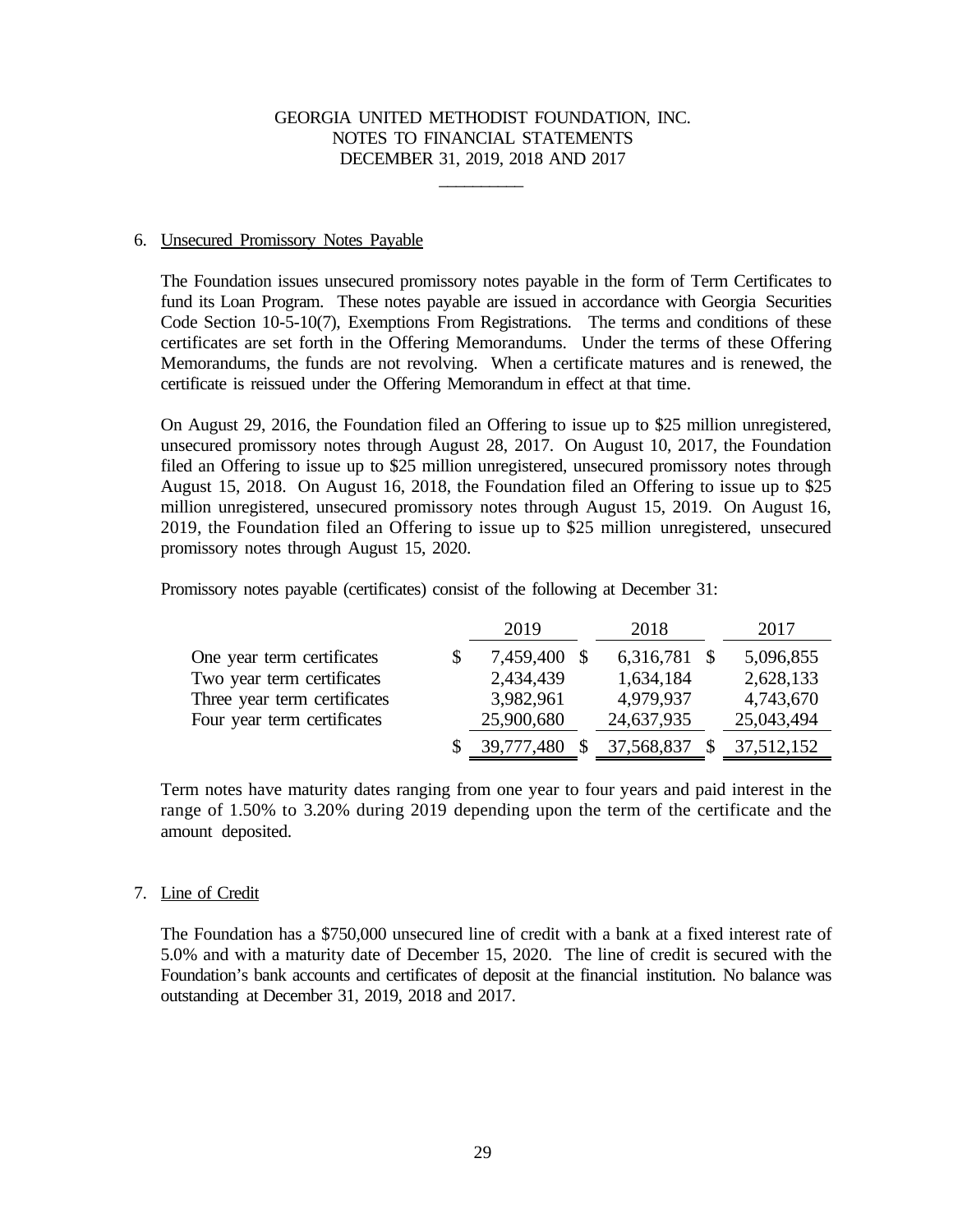\_\_\_\_\_\_\_\_\_\_

### 8. Designated Net Assets

Designated net assets are funds that have been designated by the Foundation's governing body for specific purposes. Designated net assets are included in net assets without donor restrictions in the statements of financial position. Designated net assets consist of the following at December 31:

|                             | 2019       | 2018       | 2017      |
|-----------------------------|------------|------------|-----------|
| Program restriction         | 243,148 \$ | 207,286 \$ | 226,625   |
| General operations          | 132,584    | 108,825    | 114,687   |
| Liquidity reserve           | 1,978,754  | 2,038,196  | 1,917,618 |
| Total designated net assets | 2,354,486  | 2,354,307  | 2,258,930 |

## 9. Net Assets With Donor Restrictions

Net assets with donor restrictions consist of the following at December 31:

|                                                      | 2019               | 2018            | 2017            |
|------------------------------------------------------|--------------------|-----------------|-----------------|
| Net assets with purpose restrictions:                |                    |                 |                 |
| Donor advised funds                                  | \$<br>2,018,842 \$ | 1,693,882 \$    | 1,736,062       |
| Split interest agreements                            | 325,506            | 205,776         | 313,679         |
| Grant fund                                           | 12,520             | 4,060           | 2,315           |
| Scholarship fund                                     |                    |                 | 17,462          |
| Clergy financial leadership academy                  | 5,801              | 13,153          |                 |
| <b>Missions</b>                                      | 1,382              | 1,382           | 1,382           |
| Total net assets with purpose restrictions 2,364,051 |                    | 1,918,253       | 2,070,900       |
| Net assets perpetual in nature                       |                    |                 |                 |
| General operations                                   | 133,163            | 133,163         | 133,163         |
| Total net assets perpetual in nature                 | 133,163            | 133,163         | 133,163         |
| Total net assets with donor                          |                    |                 |                 |
| restrictions                                         | \$<br>2,497,214    | \$<br>2,051,416 | \$<br>2,204,063 |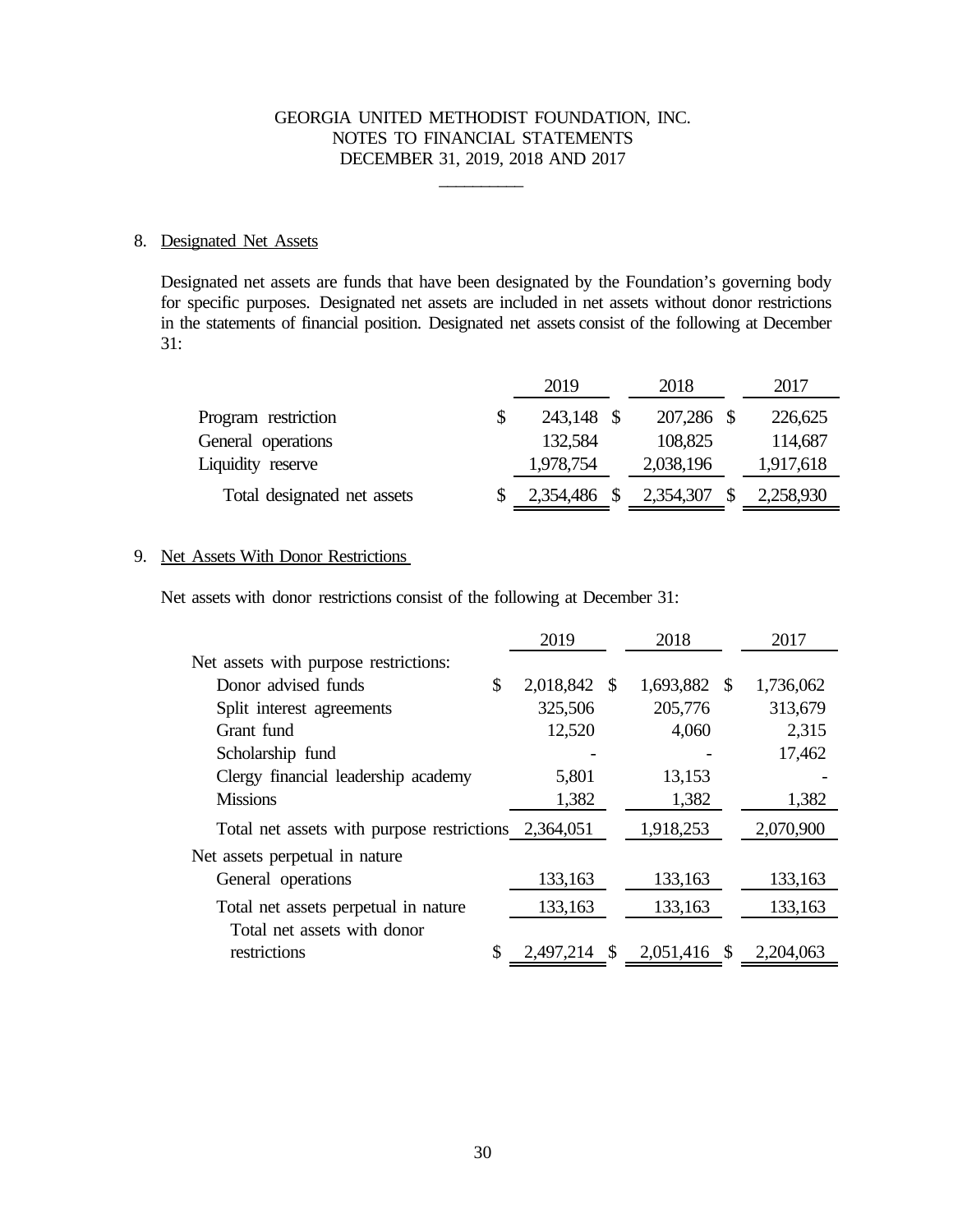\_\_\_\_\_\_\_\_\_\_

### 10. Net Assets Released from Restrictions

The following net assets were released from donor restrictions by incurring expenditures satisfying the restricted purposes or by occurrence of other events specified by the donor for the years ending December 31:

|   | 2019    |          | 2018    |          | 2017    |
|---|---------|----------|---------|----------|---------|
|   |         |          |         |          |         |
| S | 141,071 | -S       | 109,654 |          | 86,709  |
|   | 103,000 |          | 107,750 |          | 69,100  |
|   |         |          | 17,462  |          |         |
|   | 32,523  |          | 24,378  |          |         |
|   |         |          |         |          |         |
|   | 276,594 | <b>S</b> | 259,244 | <b>S</b> | 155,809 |
|   |         |          |         |          |         |

### 11. Endowed Net Assets

The purpose of the Foundation's Endowment Fund is to generate investment return that can be used to support the Foundation's operating activities.

The Endowment Fund has donor restrictions that the original gift must be retained in perpetuity and only income may be spent. During the ensuing years, contributions without donor restrictions received by the Foundation were transferred into the Endowment Fund and designated by the Board of Trustees to function as an Endowment Fund.

Net assets associated with endowment funds, including funds designated by the Board of Trustees to function as endowment, are classified and reported based on the existence or absence of donorimposed restrictions.

The Foundation follows the requirements of Georgia's Uniform Prudent Management of Institutional Funds Act (the "Act"). Upon receipt of gifts and bequests, the Foundation evaluates the gift instrument and related information to determine the directions and intentions of the donor. Under the Act, all earnings for funds perpetual in nature are considered net assets with donor restrictions until appropriated for expenditure.

From time to time, the fair value of invested assets associated with individual donor restricted endowment funds may fall below the level that the donor requires the Foundation to retain as a fund of perpetual duration. There were no such deficiencies as of December 31, 2019, 2018 and 2017.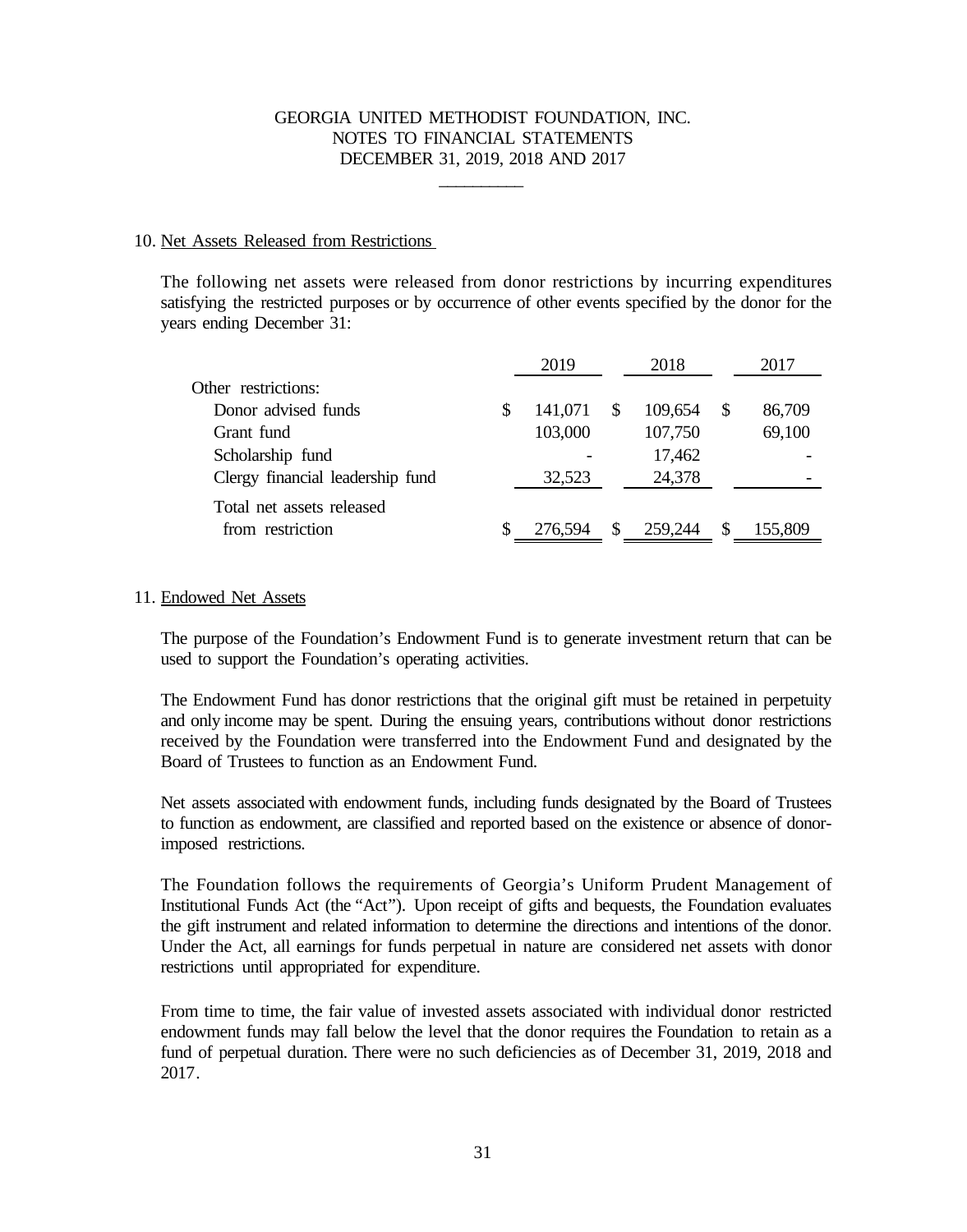\_\_\_\_\_\_\_\_\_\_

#### 11. Endowed Net Assets – Continued

The Foundation has adopted investment and spending policies for endowment assets that attempt to provide a predictable stream of funding to the operations supported by its endowment while seeking to maintain the purchasing power of the endowment assets. Under this policy, as approved by the Board of Trustees, the endowment assets are invested in a manner that is intended to produce an annual return in excess of the CPI plus 3% while maintaining prudent risk limits. Actual returns in any given year may vary from the objective.

In the absence of donor restrictions related to appropriations from the endowment, the Foundation has a policy of appropriating for distribution each year 4.5% of a 12-quarter moving average of the Endowment Fund portfolio value, ending on the last trading day in September. The amount calculated is budgeted for spending during the following year.

Endowment net assets by type of fund and related changes consisted of the following as of December 31, 2019:

|                                            | Board-        | Donor-        |               |
|--------------------------------------------|---------------|---------------|---------------|
|                                            | designated    | restricted    |               |
|                                            | Endowment     | Endowment     |               |
|                                            | (Net Assets   |               |               |
|                                            | Without       | (Net Assets)  |               |
|                                            | Donor         | Perpetual In  |               |
|                                            | Restrictions) | Nature)       | Total         |
| Endowment net assets,<br>beginning of year | \$<br>316,111 | \$<br>133,163 | \$<br>449,274 |
| Investment return:                         |               |               |               |
| Investment income                          | 32            |               | 32            |
| Net appreciation (realized)                |               |               |               |
| and unrealized)                            | 69,951        |               | 69,951        |
|                                            | 69,983        |               | 69,983        |
| Assets appropriated for                    |               |               |               |
| expenditure                                | (10, 362)     |               | (10, 362)     |
| Endowment net assets,                      |               |               |               |
| end of year                                | \$<br>375,732 | \$<br>133,163 | \$<br>508,895 |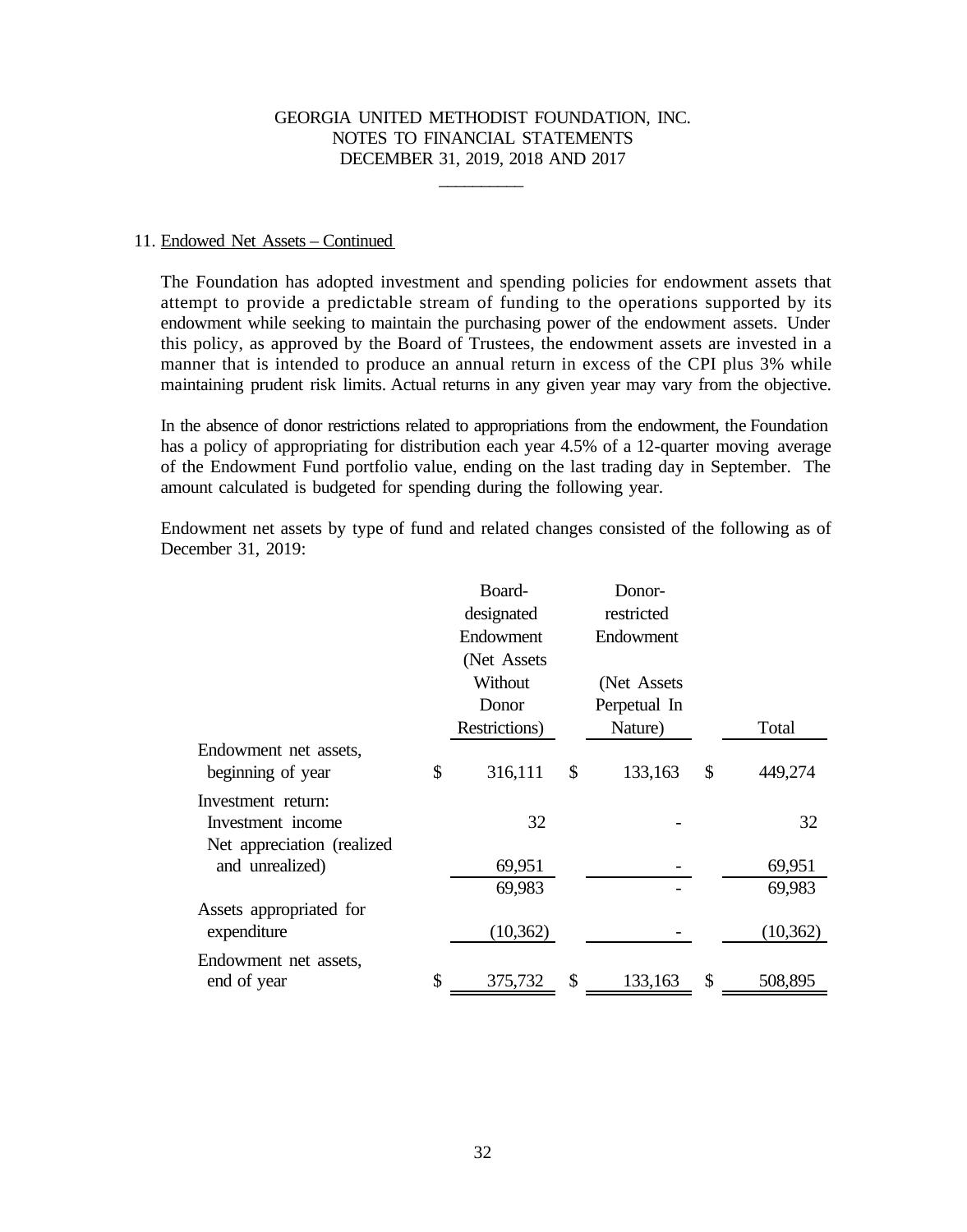\_\_\_\_\_\_\_\_\_\_

# 11. Endowed Net Assets – Continued

Endowment net assets by type of fund and related changes consisted of the following as of December 31, 2018:

|                             | Board-<br>designated | Donor-<br>restricted |               |
|-----------------------------|----------------------|----------------------|---------------|
|                             | Endowment            | Endowment            |               |
|                             | (Net Assets          |                      |               |
|                             | Without              | (Net Assets)         |               |
|                             | Donor                | Perpetual In         |               |
|                             | Restrictions)        | Nature)              | Total         |
| Endowment net assets,       |                      |                      |               |
| beginning of year           | \$<br>341,312        | \$<br>133,163        | \$<br>474,475 |
| Investment return:          |                      |                      |               |
| Investment income           | 24                   |                      | 24            |
| Net depreciation (realized) |                      |                      |               |
| and unrealized)             | (15, 184)            |                      | (15, 184)     |
|                             | (15,160)             |                      | (15,160)      |
| Assets appropriated for     |                      |                      |               |
| expenditure                 | (10,041)             |                      | (10,041)      |
| Endowment net assets,       |                      |                      |               |
| end of year                 | \$<br>316,111        | \$<br>133,163        | \$<br>449,274 |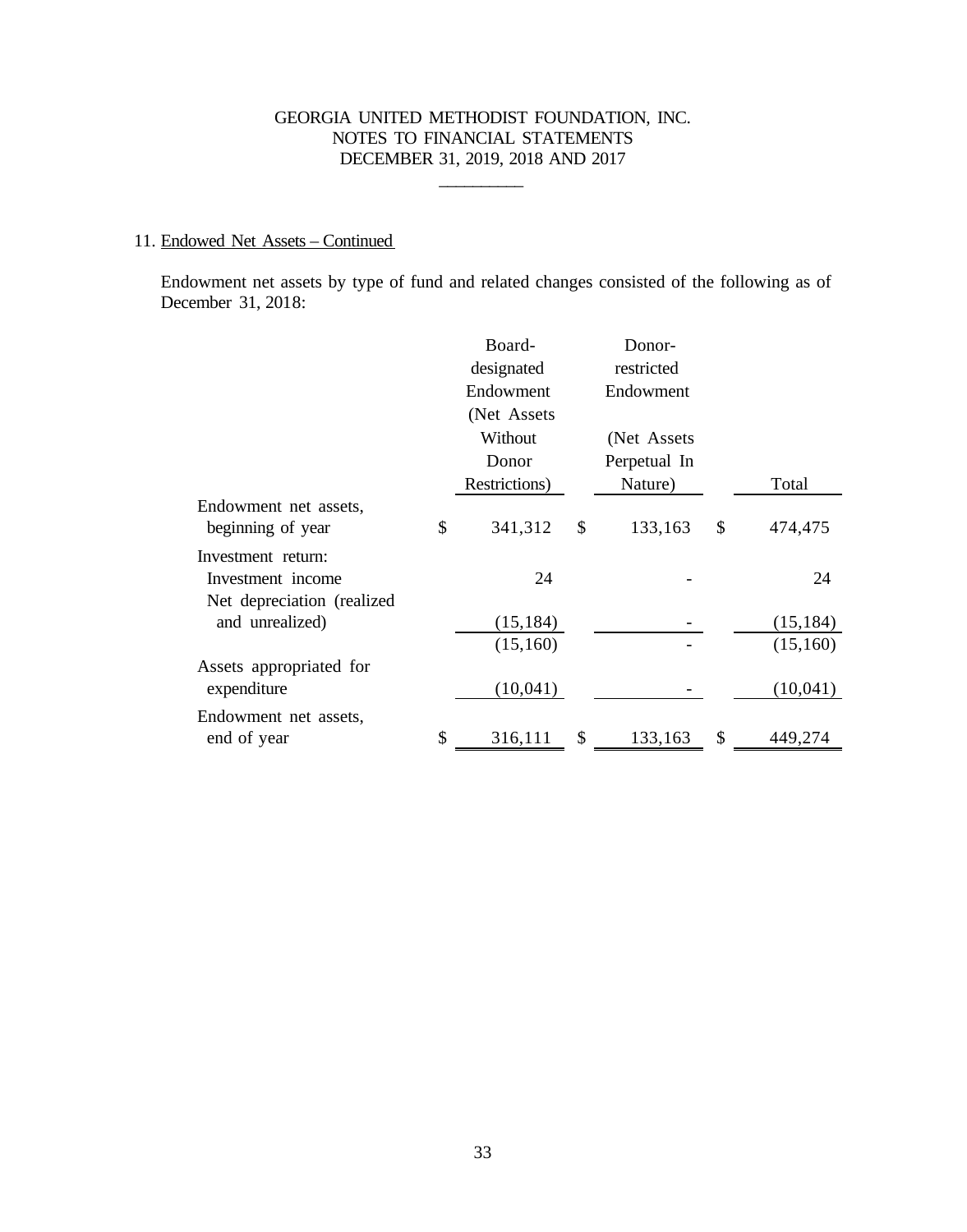\_\_\_\_\_\_\_\_\_\_

#### 11. Endowed Net Assets – Continued

Endowment net assets by type of fund and related changes consisted of the following as of December 31, 2017:

| Board-        |                       | Donor-       |                       |         |
|---------------|-----------------------|--------------|-----------------------|---------|
| Endowment     |                       | Endowment    |                       |         |
| (Net Assets)  |                       |              |                       |         |
| Without       |                       | (Net Assets) |                       |         |
| Donor         |                       | Perpetual In |                       |         |
| Restrictions) |                       | Nature)      |                       | Total   |
| \$<br>305,764 | \$                    | 133,163      | \$                    | 438,927 |
|               |                       |              |                       |         |
| 2,781         |                       |              |                       | 2,781   |
| 42,565        |                       |              |                       | 42,565  |
| 45,346        |                       |              |                       | 45,346  |
| (9,798)       |                       |              |                       | (9,798) |
|               |                       |              |                       | 474,475 |
| \$            | designated<br>341,312 | \$           | restricted<br>133,163 | \$      |

## 12. Pension Plan

Foundation employees participate in two separate pension plans sponsored by Wespath. For participants in the Defined Contribution plan, the Foundation contributes six percent (6%) of the employee's salary. Each conference-appointed clergy can participate in one of several plans. Clergy participate in a Defined Contribution Plan and/or a Defined Benefit Plan where the Foundation contributes a percentage. This percentage ranged between twelve (12%) and thirteen (13%) of the participants' salary. Pension expense for all employees totaled \$60,786, \$57,217, and \$62,452, for the years ending December 31, 2019, 2018 and 2017, respectively.

## 13. Funds Held as Agent

The Foundation enters into designated fund agreements with various entities for the purpose of establishing funds in the Foundation's trustee investment account. These 541 accounts are primarily invested in Wespath funds.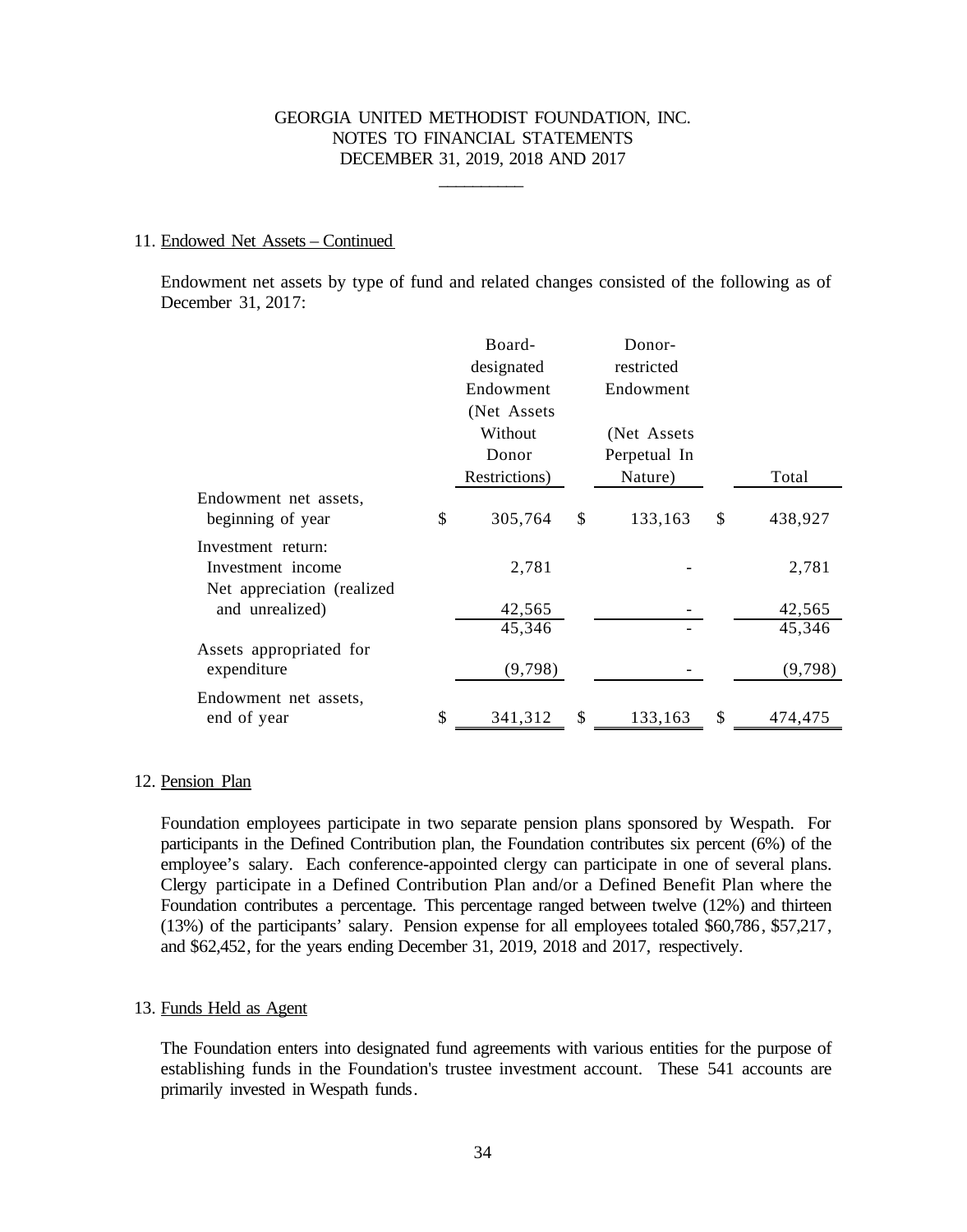\_\_\_\_\_\_\_\_\_\_

### 13. Funds Held as Agent – Continued

The Foundation charges a fee to administer the funds for each entity. This fee is received on a monthly basis and it is based upon the market value of the account at month-end. The various entities can withdraw their funds at any time with the appropriate notice. At December 31, 2019, 2018 and 2017, the market value of all of these accounts totaled \$132,450,694 , \$105,872,178 and \$105,358,609 , respectively.

## 14. Related Party Transactions

While the Foundation is an autonomous legal entity, its purpose has always been to support the functions of the Annual Conferences, its churches, members, and affiliates. Therefore , the great majority of its activities are with parties related to the Church, Annual Conferences and their connectional units, local church congregations, etc. Accordingly, related party transactions include the following:

- The entire balance of investments held for others consists of funds from the Annual Conferences, UMC churches, organizations and institutions, and related foundations and related individuals. The Foundation's entire Loan Program is made up of Annual Conference s, UMC churches, related foundations, and related individuals.
- Several members of the Board of Trustees belong to Churches and Conference-related entities that have loans with the Foundation.
- $\bullet$ Several members of the Board of Trustees have invested personally in the private placement certificates of deposit totaling \$31,293, \$36,501 and \$694,691 at December 31, 2019, 2018 and 2017, respectively.
- Several members of the Board of Trustees have contributed to donor advised funds with a market value of \$1,548,260 at December 31, 2017.
- Several members of the Board of Trustees have established endowments managed by the  $\bullet$ Foundation with a total market value of \$35,194, \$44,917 and \$520,597 at December 31, 2019, 2018 and 2017, respectively.
- Several Board Members have gift annuities managed by the Foundation with a total discounted annuity payable of \$45,004 at December 31, 2017.
- Several Board Members have unitrusts managed by the Foundation with a total market  $\bullet$ value of \$91,871 at December 31, 2017.